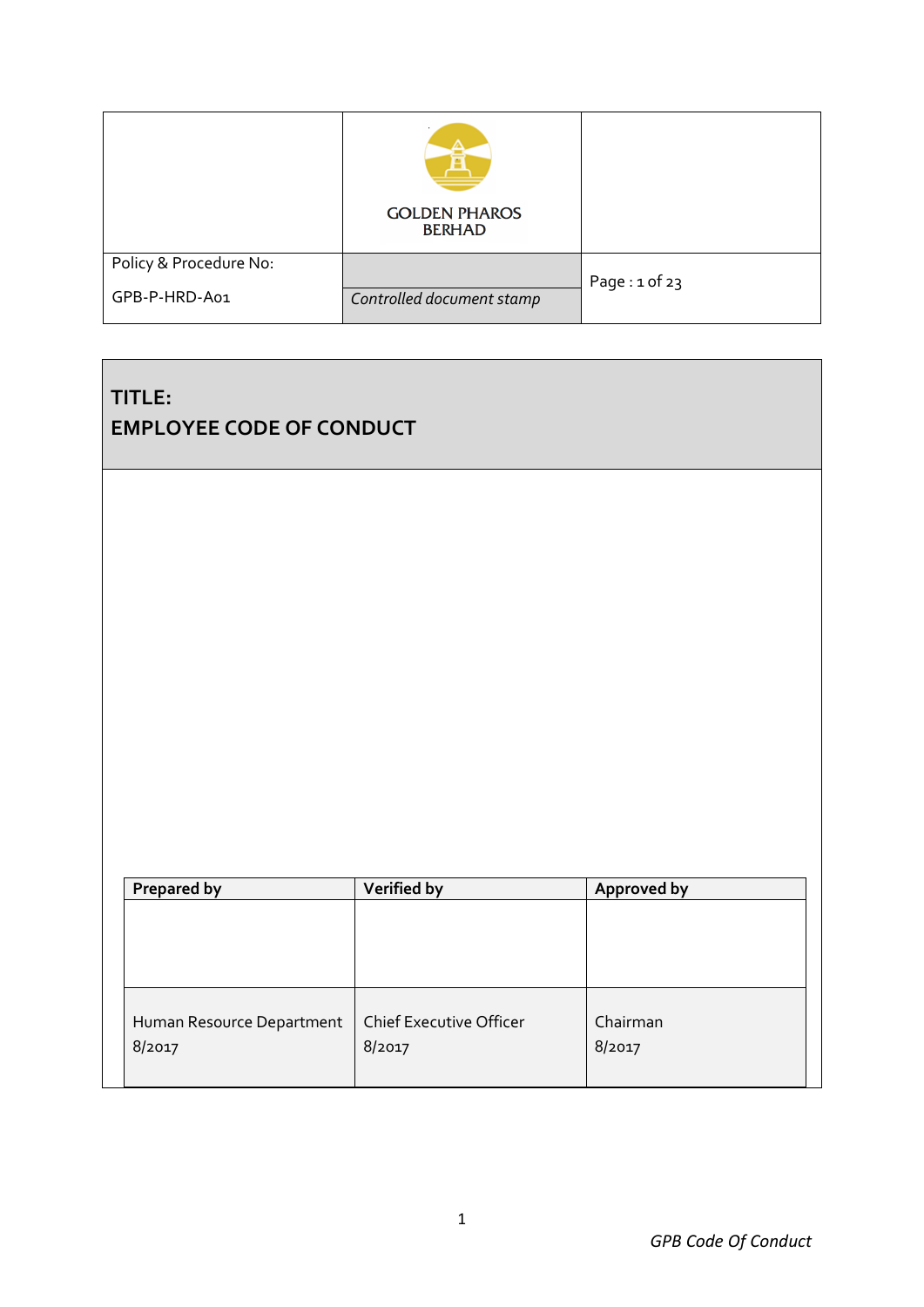| <b>GOLDEN PHAROS</b><br>Â<br>$BERHAD$ (152205-W)   | Reference No          |  | GPB-P-HRD-<br>Ao1               | Page                 | $2$ of $23$ |
|----------------------------------------------------|-----------------------|--|---------------------------------|----------------------|-------------|
|                                                    | <b>Effective Date</b> |  | 1 August 2017                   | <b>Revision Date</b> | Nil         |
| <b>MANUAL TITLE</b>                                |                       |  | <b>REVISION HISTORY</b>         |                      |             |
| <b>PROCEDURES</b><br><b>POLICIES</b><br><b>AND</b> |                       |  | <b>EMPLOYEE CODE OF CONDUCT</b> |                      |             |
| <b>FOR</b>                                         |                       |  |                                 |                      |             |
| Mandatory within                                   | Company               |  |                                 |                      |             |

## **1. Revision History date**

Original date:

# **2. Revision History**

| <b>Policy</b> | <b>No. Types of Changes</b> | <b>Description of Revision /</b> | Prepared |
|---------------|-----------------------------|----------------------------------|----------|
|               |                             |                                  |          |
| つ             |                             |                                  |          |
| З             |                             |                                  |          |
| 4             |                             |                                  |          |
| 5             |                             |                                  |          |
| 6             |                             |                                  |          |
|               |                             |                                  |          |
| 8             |                             |                                  |          |
| 9             |                             |                                  |          |
| 10            |                             |                                  |          |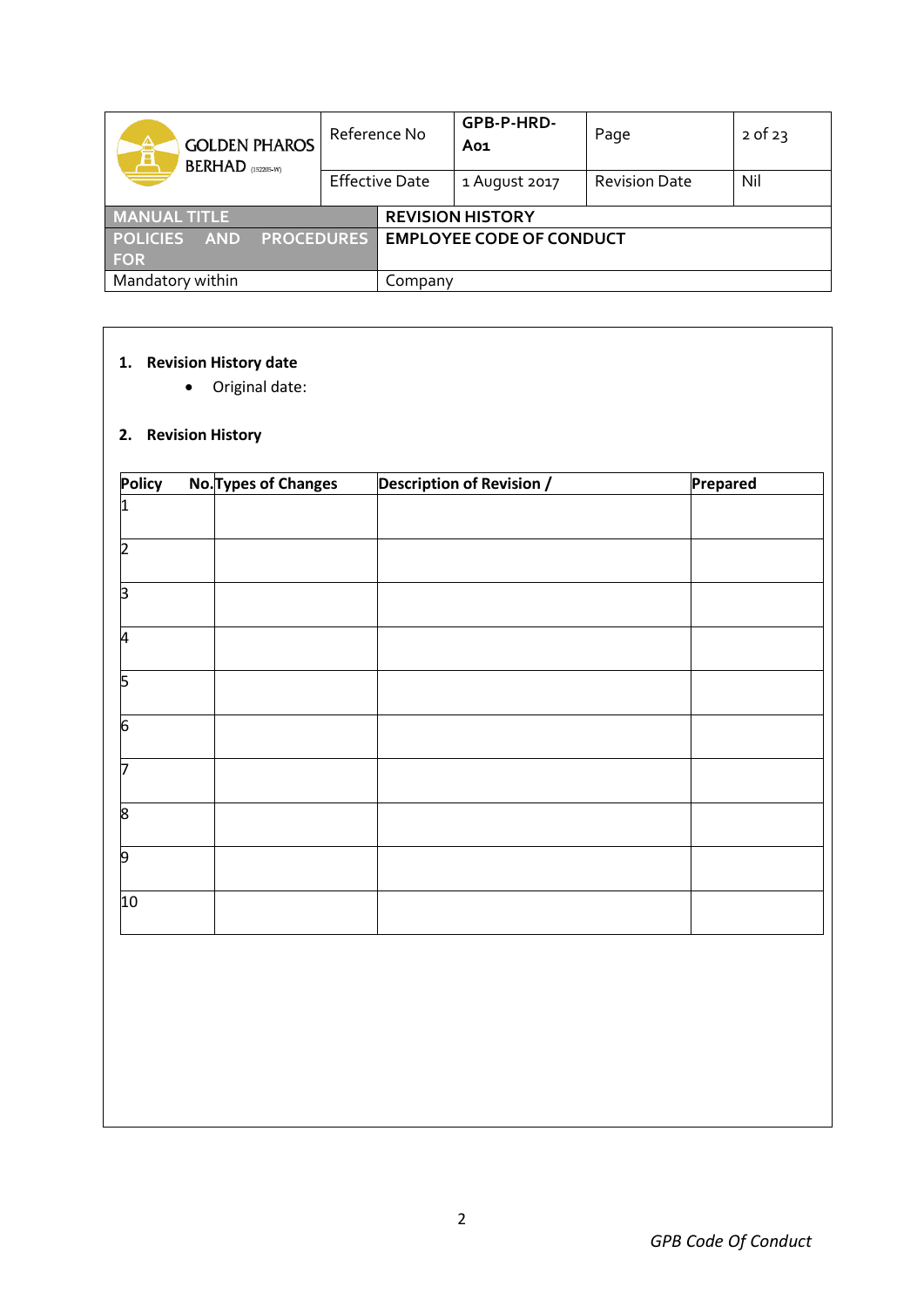| â<br><b>GOLDEN PHAROS</b><br>$BERHAD$ (152205-W)   | Reference No          |  | GPB-P-HRD-<br>Ao1               | Page                 | $3$ of 23 |
|----------------------------------------------------|-----------------------|--|---------------------------------|----------------------|-----------|
|                                                    | <b>Effective Date</b> |  | 1 August 2017                   | <b>Revision Date</b> | Nil       |
| <b>MANUAL TITLE</b>                                |                       |  | <b>TABLE OF CONTENT</b>         |                      |           |
| <b>PROCEDURES</b><br><b>POLICIES</b><br><b>AND</b> |                       |  | <b>EMPLOYEE CODE OF CONDUCT</b> |                      |           |
| <b>FOR</b>                                         |                       |  |                                 |                      |           |
| Mandatory within                                   | Company               |  |                                 |                      |           |

| <b>TABLE OF CONTENT</b> |     |                        |  |  |  |  |  |  |
|-------------------------|-----|------------------------|--|--|--|--|--|--|
|                         |     |                        |  |  |  |  |  |  |
|                         |     |                        |  |  |  |  |  |  |
|                         |     |                        |  |  |  |  |  |  |
|                         |     | <b>CODE OF CONDUCT</b> |  |  |  |  |  |  |
| 1.0                     |     |                        |  |  |  |  |  |  |
|                         | 1.1 |                        |  |  |  |  |  |  |
|                         | 1.2 |                        |  |  |  |  |  |  |
|                         | 1.3 |                        |  |  |  |  |  |  |
|                         | 1.4 |                        |  |  |  |  |  |  |
|                         | 1.5 |                        |  |  |  |  |  |  |
|                         | 1.6 |                        |  |  |  |  |  |  |
| 2.0                     |     |                        |  |  |  |  |  |  |
|                         | 2.1 |                        |  |  |  |  |  |  |
|                         | 2.2 |                        |  |  |  |  |  |  |
|                         | 2.3 |                        |  |  |  |  |  |  |
|                         | 2.4 |                        |  |  |  |  |  |  |
|                         | 2.5 |                        |  |  |  |  |  |  |
| 3.0                     |     |                        |  |  |  |  |  |  |
| 4.0                     |     |                        |  |  |  |  |  |  |
|                         | 4.1 |                        |  |  |  |  |  |  |
|                         | 4.2 |                        |  |  |  |  |  |  |
|                         | 4.3 |                        |  |  |  |  |  |  |
|                         |     |                        |  |  |  |  |  |  |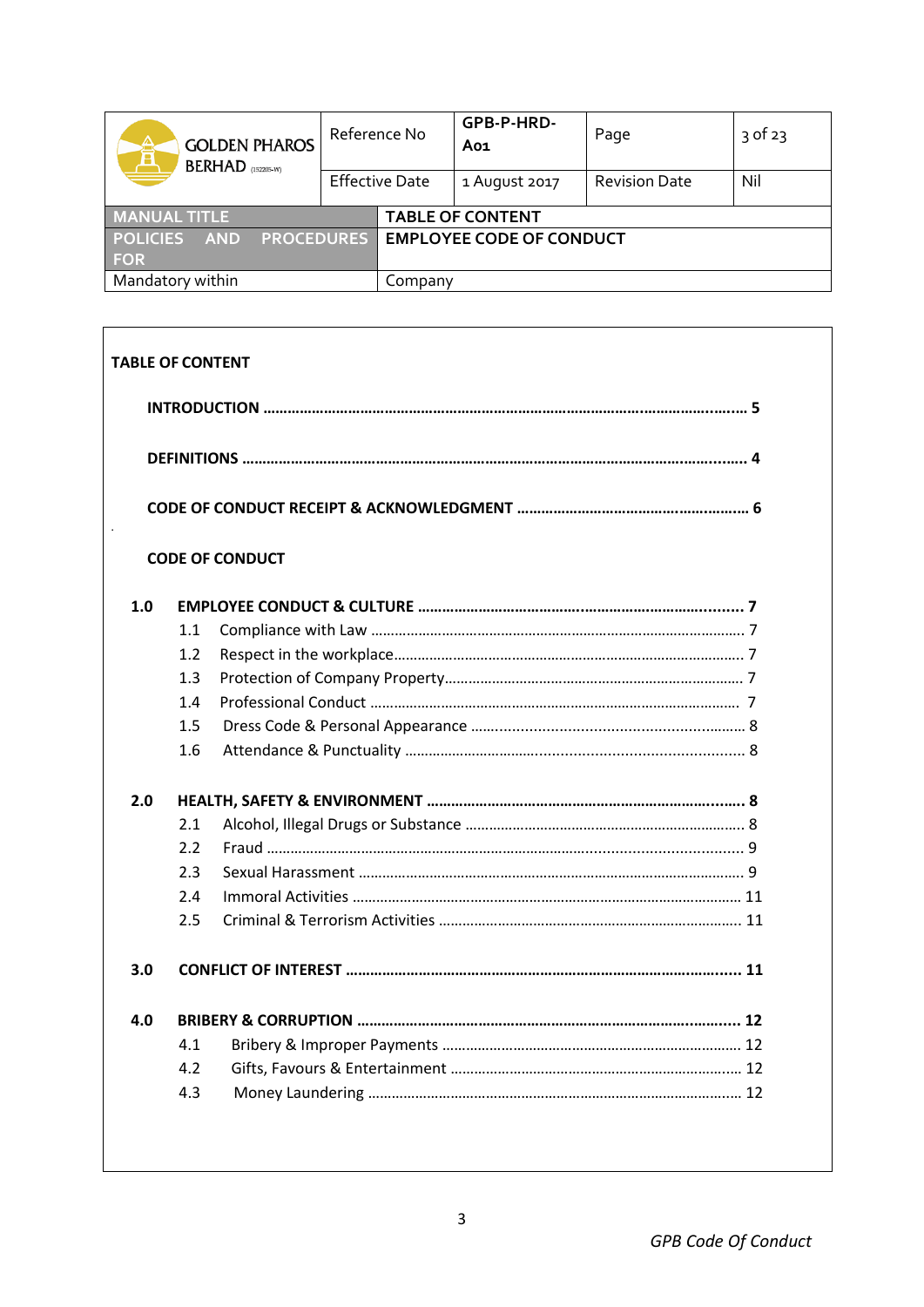| 5.0  |      |  |
|------|------|--|
| 6.0  |      |  |
| 7.0  |      |  |
| 8.0  |      |  |
| 9.0  |      |  |
|      | 9.1  |  |
|      | 9.2  |  |
|      | 9.3  |  |
|      | 9.4  |  |
|      | 9.5  |  |
|      | 9.6  |  |
|      | 9.7  |  |
| 10.0 |      |  |
| 11.0 |      |  |
|      | 11.1 |  |
|      | 11.2 |  |
|      | 11.3 |  |
|      | 11.4 |  |
|      | 11.5 |  |
|      | 11.6 |  |
|      | 11.7 |  |
|      | 11.8 |  |
|      | 11.9 |  |
|      |      |  |
|      |      |  |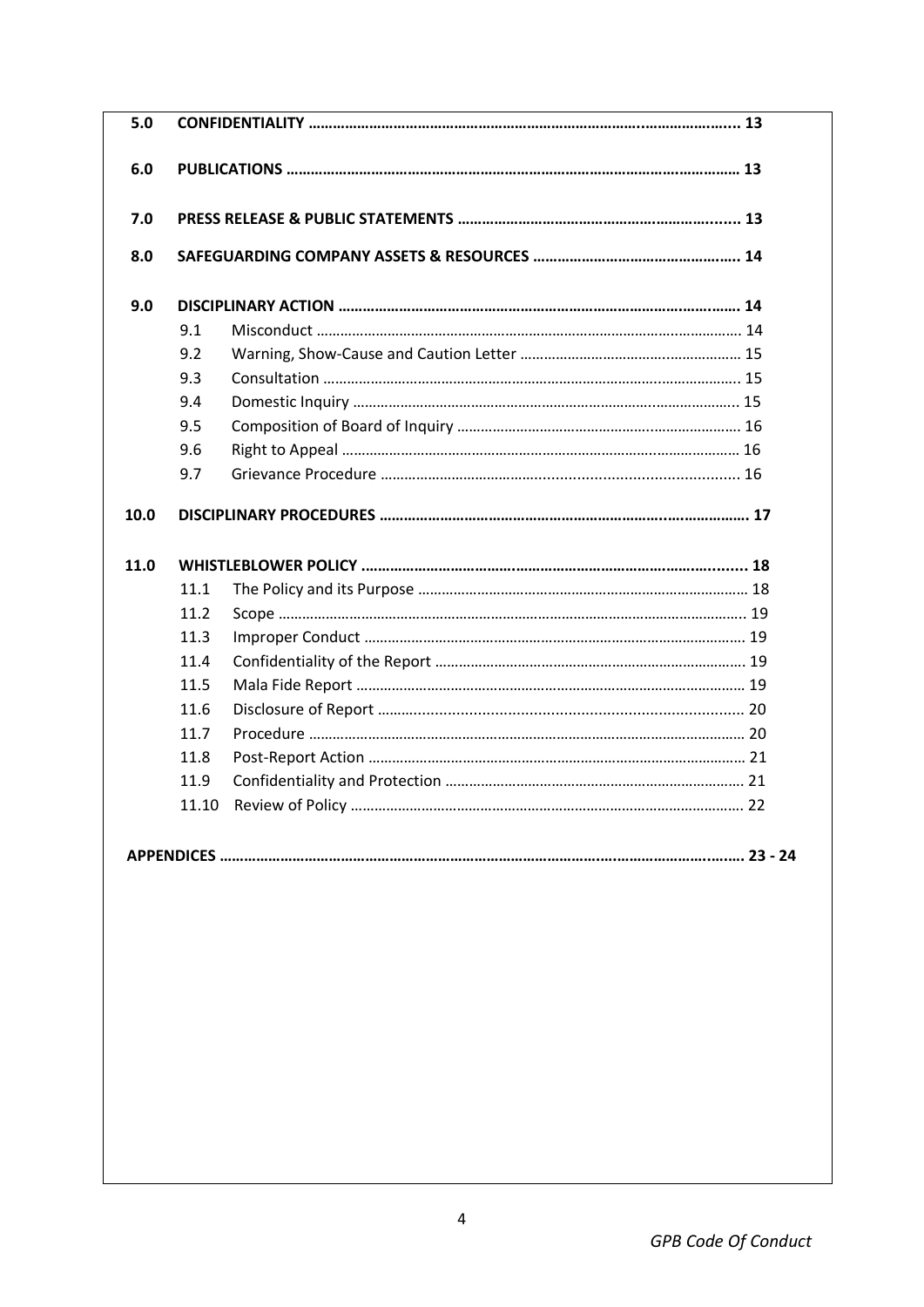| Â<br><b>GOLDEN PHAROS</b><br>BERHAD (152205-W)                   | Reference No          |                                 | GPB-P-HRD-<br>Ao1 | Page                 | $5$ of 21 |
|------------------------------------------------------------------|-----------------------|---------------------------------|-------------------|----------------------|-----------|
|                                                                  | <b>Effective Date</b> |                                 | 1 August 2017     | <b>Revision Date</b> | Nil       |
| <b>MANUAL TITLE</b>                                              |                       | <b>INTRODUCTION</b>             |                   |                      |           |
| <b>PROCEDURES</b><br><b>POLICIES</b><br><b>AND</b><br><b>FOR</b> |                       | <b>EMPLOYEE CODE OF CONDUCT</b> |                   |                      |           |
| Mandatory within                                                 | Company               |                                 |                   |                      |           |

### **INTRODUCTION**

The Golden Pharos Berhad Employee Code of Conduct ("**the Code**") shall be retrospectively applicable to all existing Employee of Golden Pharos Berhad ("**the Company**").

### **1.0 Enforcement Date**

The Code is coming into force and effective on 1 August 2017.

### **2.0 Publication of the Code**

The Code will be available at Human Resources Department in the Company.

### **3. 0 General Principles**

The application of the Code is subject to the existing law of Malaysia or any other applicable law.

The appropriateness and effectiveness of the Code will be continuously monitored and appropriate agreed improvements and reporting procedures will be adopted where necessary.

The Company reserve its right to amend, alter, remove any sections of this code at any time as it is deemed fit.

## **4.0 Definitions**

|                       | The following definitions shall apply throughout the Code unless otherwise expressly stated:- |
|-----------------------|-----------------------------------------------------------------------------------------------|
| Company               | Golden Pharos Berhad                                                                          |
| Company policy :      | Written or implied policy sets by the Company which may include                               |
|                       | circular, rules etc.                                                                          |
| Criminal Activities : | Any form of an activity that is illegal and unlawful in nature according                      |
|                       | to the Malaysian law and recognized International Law.                                        |
| Employee              | A person under the employment of the Company including                                        |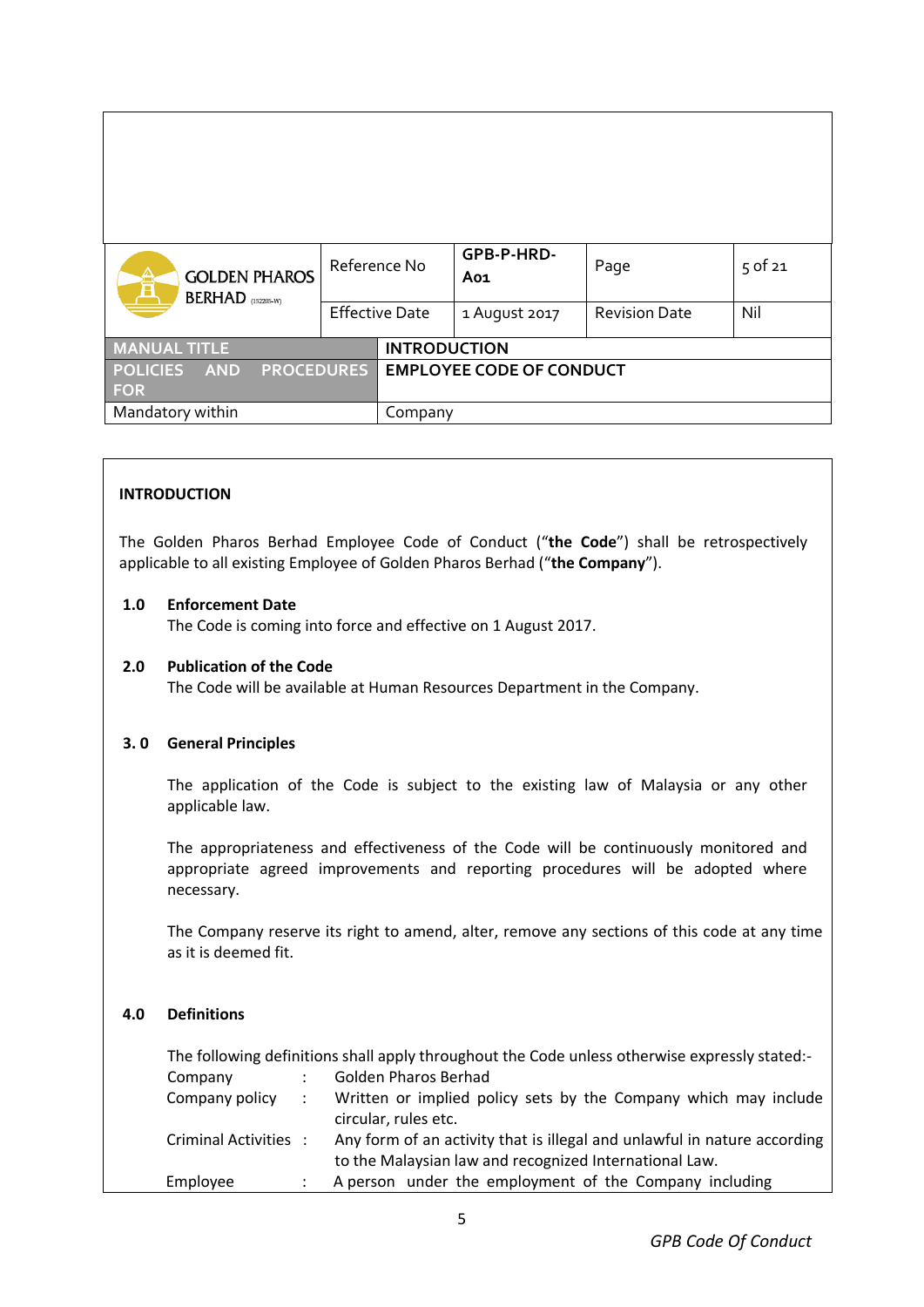|                     | permanent, contract, and temporary employment. Where an              |
|---------------------|----------------------------------------------------------------------|
|                     | Employee is employed under contract, this Code is applicable subject |
|                     | to the difference terms and conditions available in the contract.    |
| <b>HRD</b>          | Human Resource Department of the Company                             |
| Immoral Activities: | Any activities that contradicts to the Company good values and       |
|                     | practices                                                            |

# **GOLDEN PHAROS BERHAD EMPLOYEE CODE OF CONDUCT RECEIPT AND ACKNOWLEDGMENT**

I,………………………………………………………………………………………, Employee ID ……………………………… hereby confirm the receipt of the Golden Pharos Berhad Employee Code of Conduct, which I acknowledge the contents and shall comply with all the provision stated herein.

Signature ………………………….…….…. Date ……………………………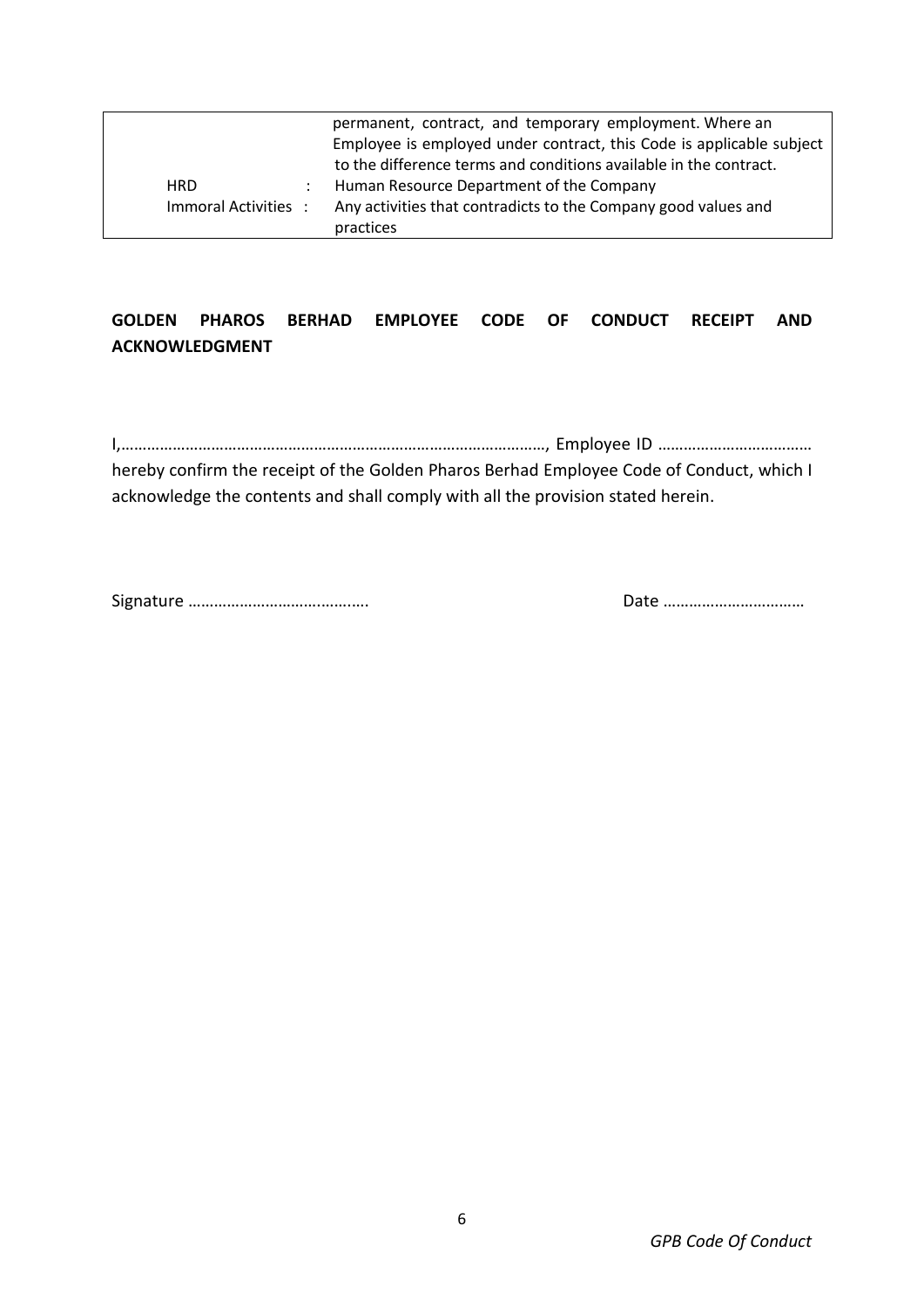# **CODE OF CONDUCT**

## **1.0 EMPLOYEE CONDUCT & CULTURE**

### **1.1 Compliance with Law**

All employees must protect our company's legality. They should comply with all environmental, safety and fair dealing laws. We expect employees to be ethical and responsible when dealing with our company's finances, products, partnerships and public image.

### **1.2 Respect in the workplace**

All employees should respect their colleagues, in terms of their job and personal. We won't allow any kind of discriminatory behavior, [harassment](https://resources.workable.com/workplace-harassment-company-policy) or victimization. Any kind of abusive and insulting words whether in workplace or social media are totally unacceptable and will be treated as misconduct and lead to disciplinary action. Employees should conform with our [equal opportunity policy](https://resources.workable.com/equal-opportunity-company-policy) in all aspects of their work, from recruitment and performance evaluation to interpersonal relations.

### **1.3 Protection of Company Property**

All employees should treat our company's property, whether material or intangible, with respect and care.

Employees:

- Shouldn't misuse **company equipment** or use it frivolously.
- Should respect all kinds of **incorporeal property**. This includes trademarks, copyright and other property (information, reports etc.) Employees should use them only to complete their job duties.

Employees should protect company facilities and other material property (e.g. [company](https://resources.workable.com/company-car-policy)  [cars\)](https://resources.workable.com/company-car-policy) from damage and vandalism, whenever possible.

### **1.4 Professional Conduct**

i. Employees shall observe and maintain the highest standard of professional conduct at all times in the workplace, business events, or any other Company related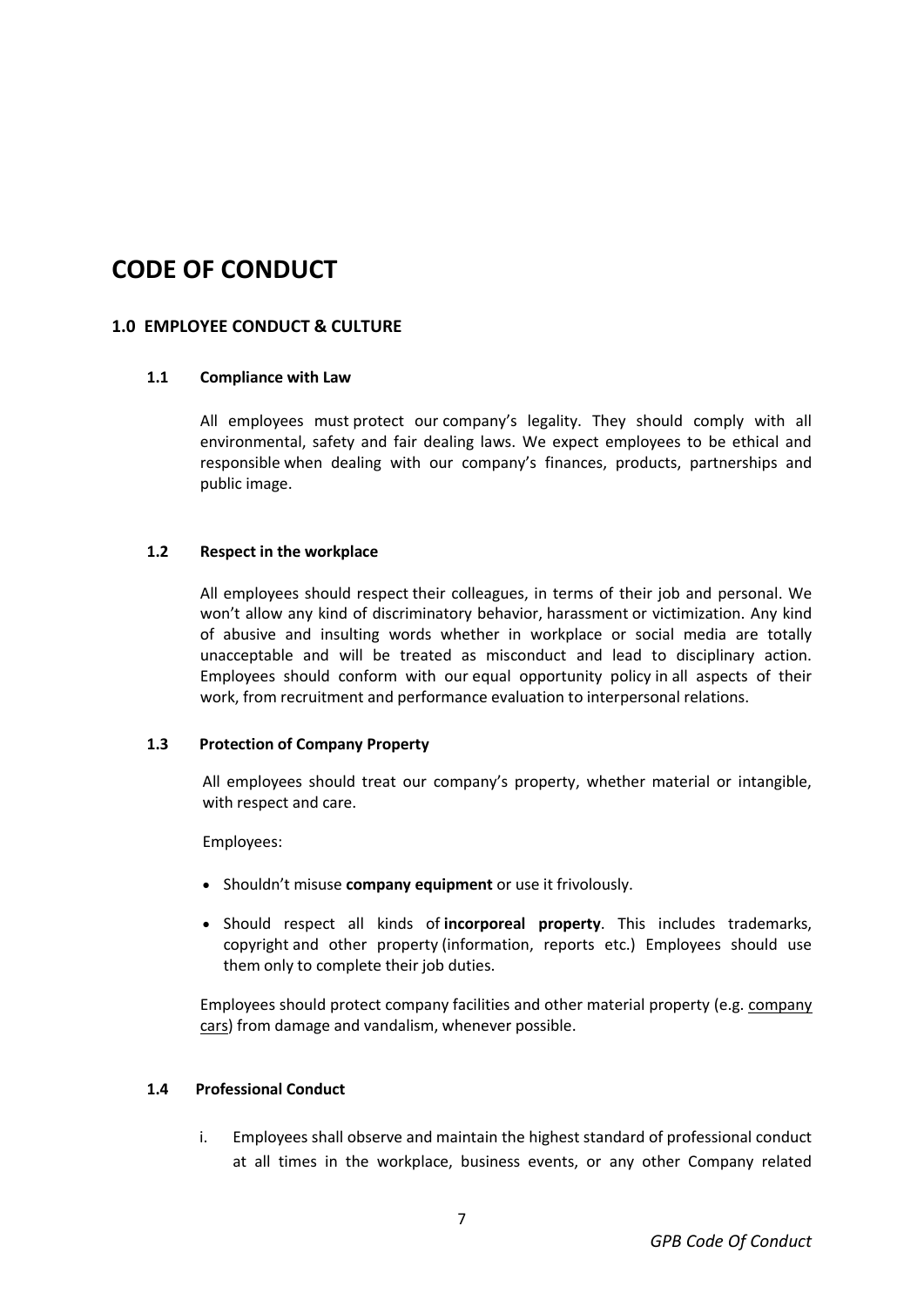functions. They should conduct themselves with integrity, propriety and decorum and must, not under any circumstances, commit any acts or omissions that would bring damage to the Company's reputation, property and general interests.

- ii. Employees are expected to have respect and tolerance for cultures and religions other than those of their own, whether locally or overseas and shall conduct themselves in accordance to the standard accepted behavior.
- iii. The Company does not tolerate any act of violence, aggression, insult, abuse and harassment whether verbal, physical or sexual and also among its Employees.

### **1.5 Dress Code & Personal Appearance**

All Employees should be neatly, appropriately and decently attired during office hours or according to specific requirement in other department related to the work environment at all times. In the absence of specific requirements, all Employees must comply with Company's dress code policy.

#### **1.6 Attendance & Punctuality**

- i. All Employees must observe the stipulated working hours and leave policy of the Company.
- ii. Employees must inform their immediate supervisor at the earliest opportunity but not later than 10.00 a.m. if they are unable to commence work on time.
- iii. If an Employee is late to work for more than 3 occasions in a month, the Employee shall be subjected to an appropriate counseling session.
- iv. An Employee who is unable to come to work due to illness should submit a valid original medical certificate to the HRD on the day he/she returns to work.
- v. Unless an Employee is on medical leave, he/she will be required to apply for halfday leave if he/she intends to be absent from work for four (4) hours or less, or apply for a full day's leave if absent for more than four (4) hours.
- vi. Any Employee who is absent for three (3) consecutive days without obtaining prior approval from his/her superior or continue to be absent without any valid excuse may be subjected to disciplinary action.

## **2 HEALTH, SAFETY & ENVIRONMENT**

**2.4 Alcohol, Illegal Drugs & Substance**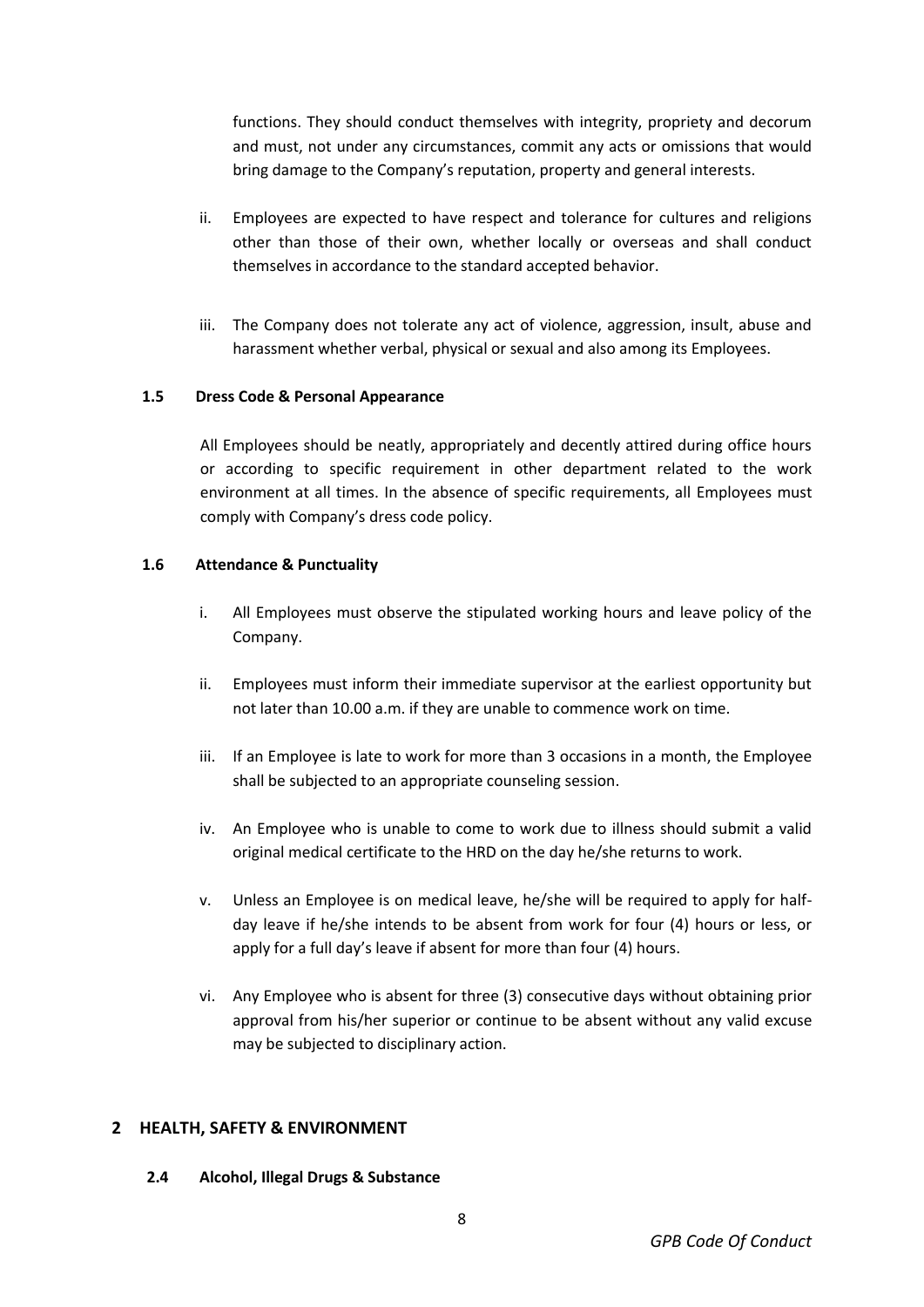- i. Employees are strictly prohibited from drinking or being under the influence of any alcoholic beverages, illegal drugs or any other intoxicating substance during working hours.
- ii. Any Employee, who possesses, uses, takes or trades any illegal drugs and/or substance is considered as committing a serious offence and shall be terminated with immediate effect.
- iii. Any Employee who witness or suspects another Employee of using, taking, consuming, trading illegal drugs, he/she has a duty to inform the HRD of such activities.
- iv. If an Employee is taking medication which renders him/her unable to carry out his/her duties and/or will jeopardize the safety of himself/herself and/or other Employees, he/she must inform his/her respective supervisor or HRD accordingly.

## **2.2 Fraud**

- i. The Company is committed to the highest standards of ethics, honesty and accountability. The Company takes a zero tolerance approach towards any form of fraud. All Employees therefore must take reasonable steps to prevent fraud or events leading to fraud. Hence, appropriate disclosures shall be made to the management whenever necessary.
- ii. An Employee who is found to commit, attempt to commit or abetting any act of cheating, embezzling, misappropriating or siphoning the Company's funds, shall be subjected to disciplinary actions and/or penalties.
- iii. Employees must ensure that all documents, whether finance or non-finance related are transparent and unambiguous. The Accounts Department shall maintain a record of payments or transfers, and ensure that it is accurately reflected in the records.
- iv. Employees are prohibited to use the company's documents for their personal interest.

### **2.3 Sexual Harassment**

i. For the purpose of this section, we adopt the definitions set in the Code of Practice on the Prevention and Eradication of Sexual Harassment in the Workplace which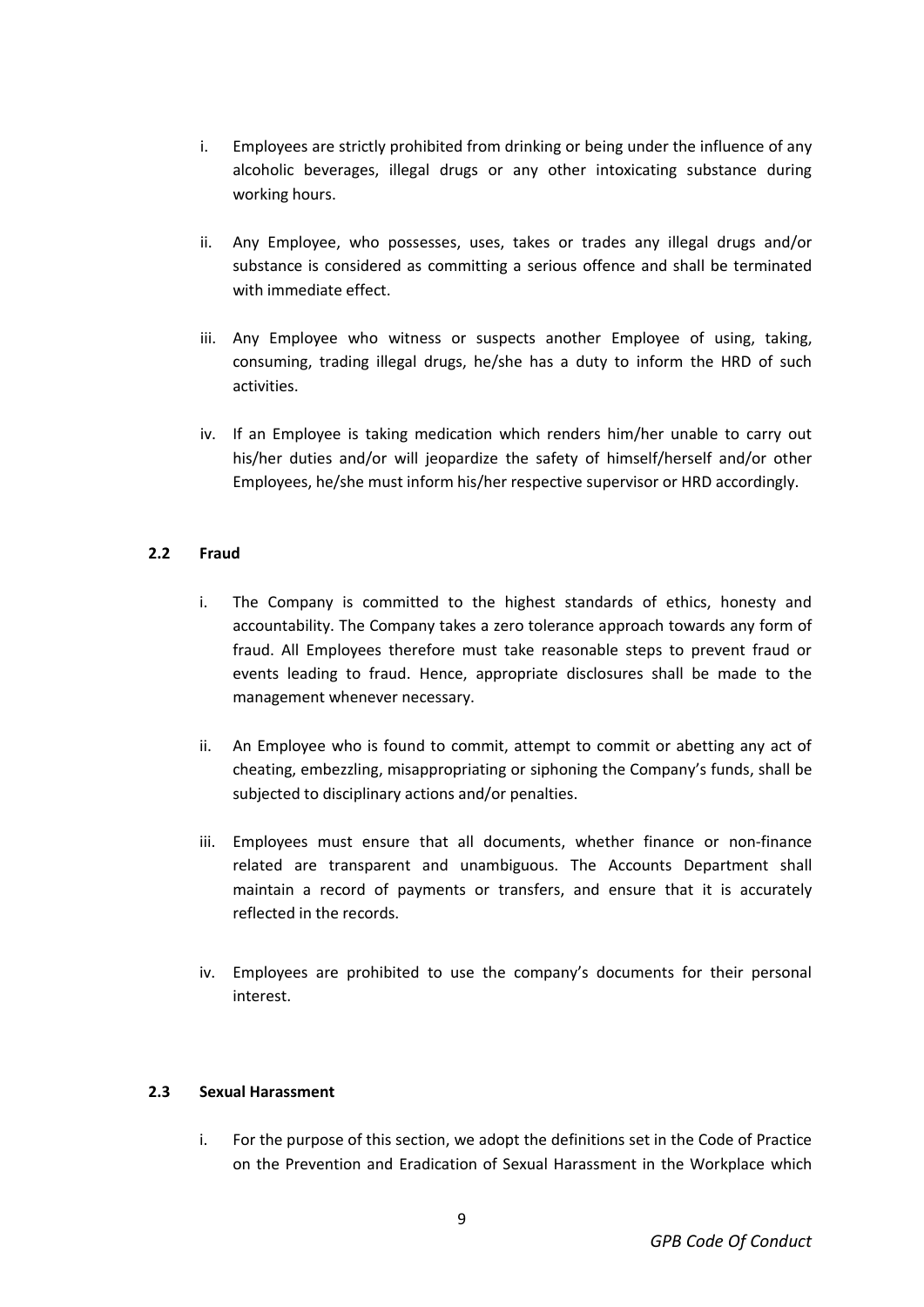defines "sexual harassment" as any unwanted conduct of a sexual nature having the effect of verbal, non-verbal, visual, psychological or physical harassment against the same or opposite gender:-

- a. that might, on reasonable grounds, be perceived by the recipient as placing a condition of a sexual nature on his/her employment; and
- b. That might, on reasonable grounds, be perceived by the recipient as an offence or insult or humiliation, or a threat to his/her wellbeing but has no direct link to his/her employment.
- ii. Sexual harassment is divided into two categories, namely sexual coercion and sexual annoyance:
	- a. Sexual coercion is sexual harassment that results in some direct consequence to the victim's employment. An example of sexual harassment of this coercive kind is where a superior, who has the power over salary and promotion, attempts to coerce a subordinate to grant sexual favours. If the subordinate accedes to the superior's sexual solicitation, job benefits will follow. Conversely, if the subordinate refuses, job benefits are denied.
	- b. Sexual annoyance, is sexual related conduct that is offensive, hostile or intimidating to the recipient, nevertheless has no direct link to any job benefit. However, the annoying conduct creates a bothersome working environment which the recipient has to tolerate in order to continue working. Sexual harassments by an Employee against a co-Employee fall into this category. Similarly, harassment by the Company's client against an Employee also falls into this category.
- iii. Sexual harassment in the workplace includes any employment related sexual harassment occurring outside the workplace as a result of employment responsibilities or employment relationships. Situations under which such employment-related sexual harassment may take place includes, but is not limited to:
	- a. work-related social functions, conferences, training sessions, exhibitions and work travels;
	- b. the course of assignment outside workplace; and
	- c. phone conversations or through electronic media
- iv. It is essential to emphasize that sexual harassment refers to sexual conduct which is unwanted and unwelcomed to the recipient. It is also a sexual conduct which is imposed on and unsolicited or unreciprocated by the recipient.
- v. All Employees including supervisors and managers will be subjected to disciplinary action(s) including dismissal for engaging in sexual harassment.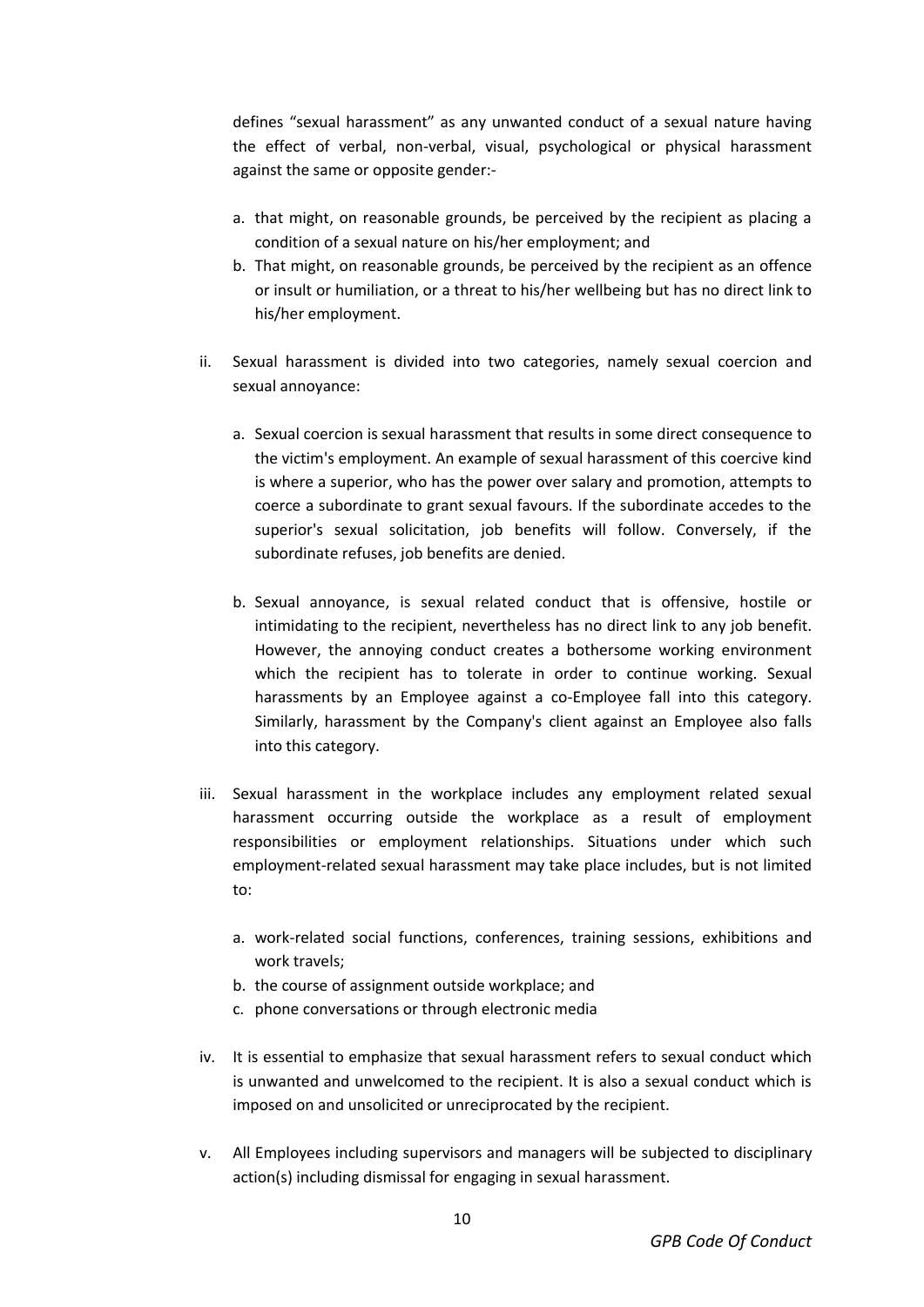- vi. Employees, who make false and malicious complaints of sexual harassment as opposed to complaints that are made in good faith, will also be subjected to disciplinary action(s).
- vii. An independent and thorough investigation in a manner that is as confidential as possible under the circumstances will be carried out on all complaints received alleging sexual harassment.
- viii. Due to the sensitive and personal nature of sexual harassment complaints, Employees who believe themselves to be aggrieved under this policy should, within seven (7) days from the date of the purported incident, direct his/her grievance to the HRD.

## **2.4 Immoral Activities**

i. All Employees shall not engage in any immoral activities/behaviors that may tarnish or cause damage to the Company's image during their employment with the Company. Immoral activities shall include posting or sending obscene materials through social networks or any electronic media.

*Illustration: A and B are having an illicit sexual affair in the workplace. A and B have conducted an immoral act.*

### **2.5 Criminal & Terrorism Activities**

- i. All Employees shall not be involved in any form of criminal and/or terrorism activities. An Employee who knows or suspects another Employee of committing or attempting to commit criminal or terrorism activities must immediately inform the HRD or the local authority.
- ii. Employees are prohibited from using the Company's assets, resources and facilities for the purpose of financing or facilitating criminal or terrorism activities.

## **3 CONFLICT OF INTEREST**

All Employees are expected to serve the Company and act in the best interest of the Company**.**  Employees have a general duty of avoiding any conflict of interest whether financially, or politically.

i. Any Employee with an authority to deal with the Company's affairs shall not place himself/herself in a situation where his/her decision making may be affected by any personal gain or interest.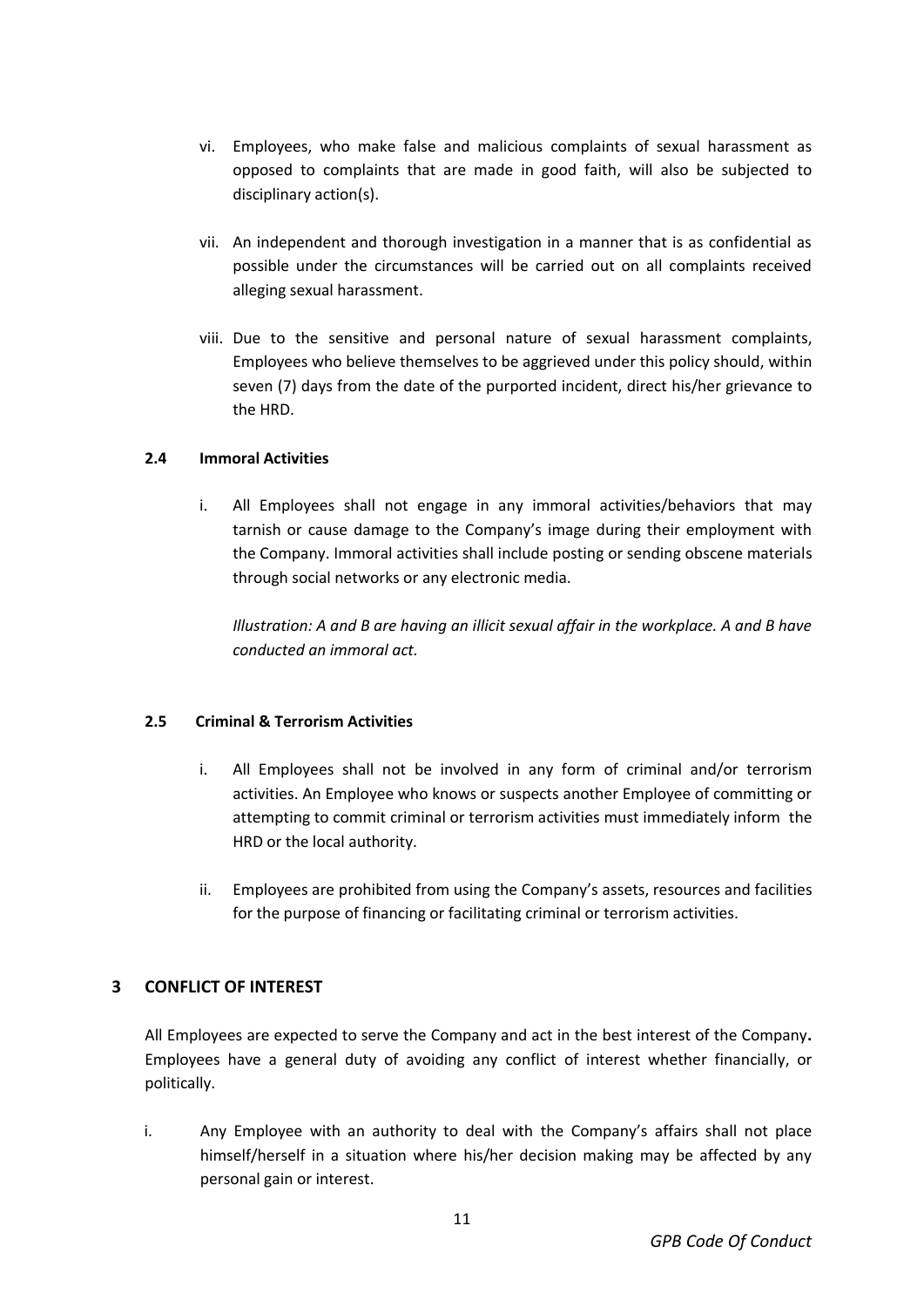- ii. An Employee must not, during the employment with the Company, engage in other employment or business, whether directly or indirectly, either by principal, agent, servant or broker without written consent from the Company.
- iii. In the event that any of an Employee's family members or relatives has a direct or indirect involvement with the Company dealings or business, the Employee shall declare to his/her superior and HRD.

## **4.0 BRIBERY & CORRUPTION**

## **4.1 Bribery & Other Improper Payments**

An Employee, in the course of carrying out his/her work for the Company shall not, whether directly or indirectly offer, give, take or accept any mode of payments, commissions or profit in return for any benefit, special treatment, services or business dealings throughout his/her employment with the Company for his/her, family, relatives and/or spouse.

## **4.2 Gifts, Favours & Entertainment**

- i. It is the Company's policy that no Employee or his/her immediate family members/household shall accept any form of gift or favour from clients, customers, business partners, or any other party having business dealing with the Company. The policy includes accepting gifts for festival celebration.
- ii. Employees shall not accept any gratuitous entertainment from any of the Company's clients, customers, suppliers, contractors or any party with whom the Company has business dealings with.
- iii. Employees shall report all gifts received to their immediate superior by filling up a Gift Declaration Form and in case of doubt, shall consult the respective Managers and Executive Director the purpose or nature of the gift, favour or entertainment given. The manager, if decided such gift is not appropriate, may instruct the Employee to have it returned to the giver or anything that he thinks fit.

## **4.3 Money Laundering**

i. All Employees are expected to embrace and comply with the existing legislation on antimoney laundering and terrorism financing.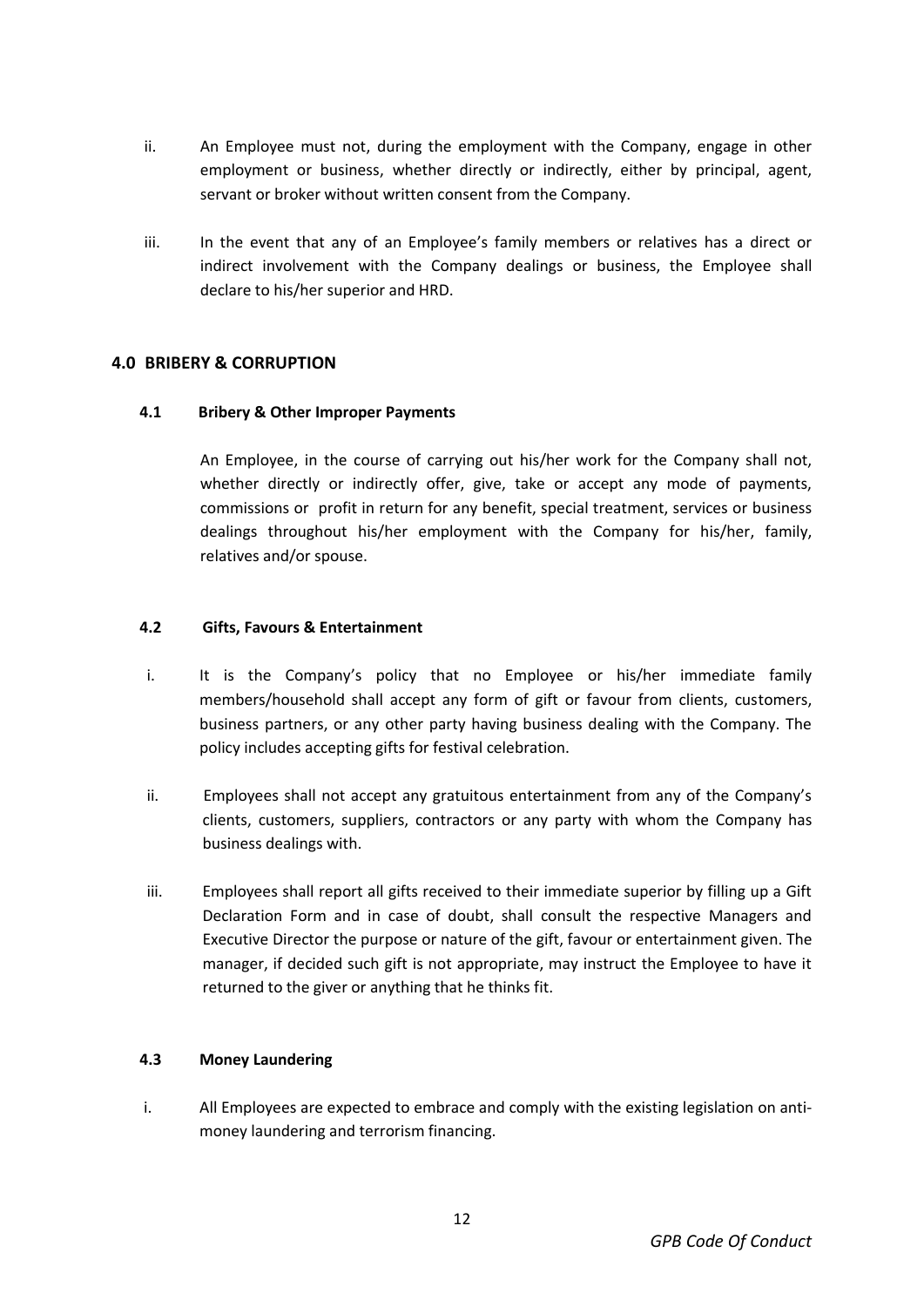ii. Employees shall not engage in channeling, distributing or separating illegal proceeds within the Company's accounts or safekeeping the illegal proceeds. Any suspicious fund transfers or financing activities should be reported to the respective managers or superiors.

## **5.0 CONFIDENTIALITY**

- i. All Company information is generally not available to public and shall be treated with utmost confidence. No Employee is permitted whether during or after termination of their employment to divulge, disclose, discuss, or utilize any company confidential information without obtaining prior approval unless:
	- a) such information has been made available for public access;
	- b) with expressed direction or approval by the Company; and
	- c) such disclosure is compelled by law.
- ii. Confidential information includes but is not limited to the Company's information of its business partners, Employees, business dealings, transactions, contracts and any other information classified as confidential according to the Company's policy.
- iii. All Employees must comply with the data protection requirement under Personal Data Protection Act 2010.

## **6.0 PUBLICATIONS**

All Employees are not permitted to publish, release, distribute and/or share any printed or electronic form of news, articles, books, brochures, leaflets, etc. containing, directly or indirectly, company related information without obtaining prior approval from the Company.

## **7.0 PRESS RELEASE AND PUBLIC STATEMENTS**

- i. All Employees must inform his/her immediate supervisor if a member of media approaches him for any information, statement or opinion concerning the Company. The supervisor shall provide guidance for an appropriate response to the media's request.
- ii. An Employee shall not make any public statement or comments on the policies or decisions of the Company whether verbally or in writing nor shall he/she circulate or cause to be circulated any such statements before obtaining consent and/or approval by from Company.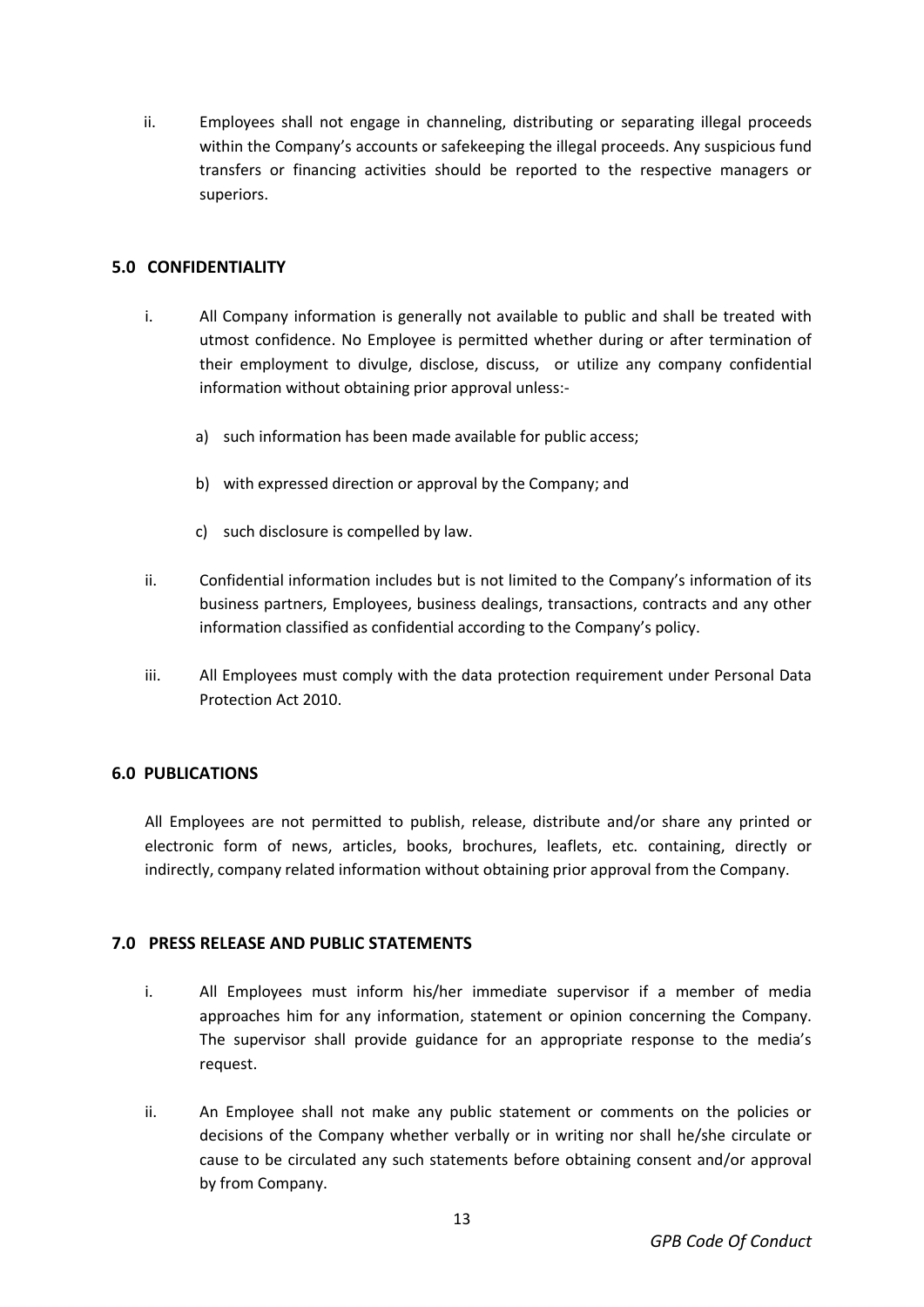## **8.0 SAFEGUARDING COMPANY ASSETS & RESOURCES**

Employees shall utilize Company assets and resources with responsibility and care. They must protect and safeguard company assets and resources which may include Company premise, vehicle, furniture, equipment, trademark, logo, materials, proprietary information, funds etc. Employees are not allowed to make use of or take liberty with the company's property or information whatsoever for personal use or personal gain.

## **9.0 DISCIPLINARY ACTION**

Actions and procedures under this heading must comply with the current labour law and observe the best practices within the industry.

#### **9.1 Misconduct**

- i. Any Employee who commits misconduct or breach of rules shall be subjected to a disciplinary action.
- iii. Misconduct in employment may be broadly categorized into major misconduct and minor misconduct which may be related to duty, discipline and moral;
- iii. After due inquiry, depending on the gravity of the offence, the Employee may be subjected to the any of the following penalties:
	- a) Dismissal without notice;
	- b) Downgrading of title/designation;
	- c) Suspension from work;
	- d) Suspension of wages/benefit;
	- e) Reduction of salary.

### **9.1.1 Inquires**

a) A panel appointed at the discretion of the Company shall conduct all inquiries. The inquiry panel shall not include a member(s) whose presence may affect the impartiality of the panel in its conduct of the proceedings and its recommendations.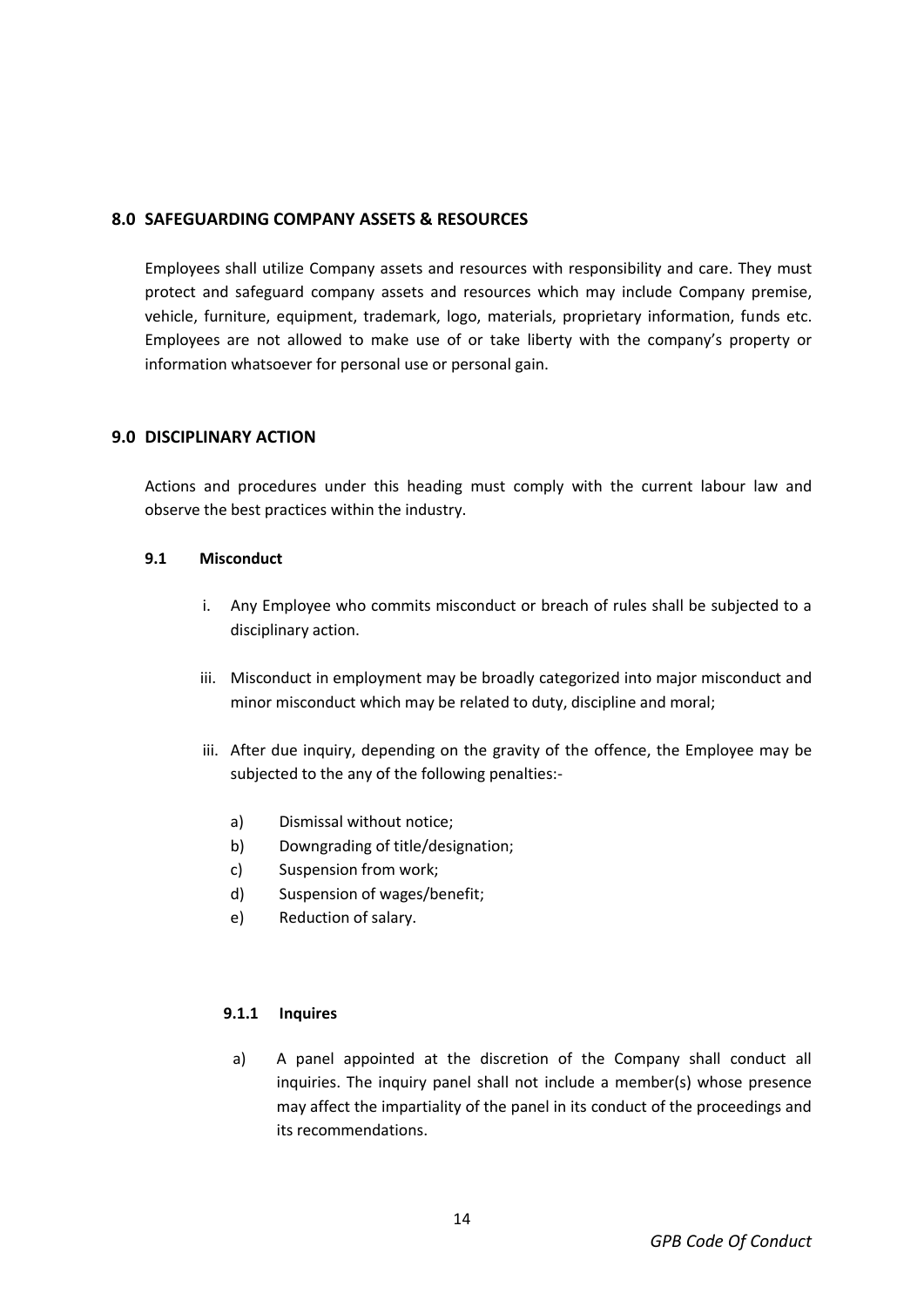- b) The proceedings of an inquiry shall be duly recorded by the panel for submission to the HR Manager or to the appropriate higher authority for decision.
- c) The Company may suspend an Employee for half day up to a period of not exceeding two (2) weeks pending an inquiry.

## **9.1.2 Action by the Company**

All disciplinary actions taken by the Company shall comply with the Company's established procedures and current legislation. Where there is any conflict between the two, current legislation shall prevail.

## **9.2 Warning, Show-Cause & Caution Letter**

- i. HRD, Manager or Executive Director may issue a caution letter, series of warning letters or show-cause letter, whichever appropriate in his opinion describing the event of misconduct or misbehavior.
- ii. Employees who receive a show cause letter shall respond by writing a letter of explanation answering to the allegation of misconduct within the required time stated in the letter. Failing to provide such explanation or unsatisfactory explanation may subject the Employee to a further process of inquiry or disciplinary action.

## **9.3 Consultation**

- i. The Management may from time to time call upon any Employee for a consultation session whenever it thinks necessary.
- ii. The Employee may request for consultation session with their respective manager and/or Human Resource Manager for any grievance or complaint.

## **9.4 Domestic Inquiry**

- i. The Company shall establish an ad hoc panel of committee sitting in a board of inquiry to conduct a domestic inquiry as early as possible upon receiving a complaint or report of misconduct and shall consider the charge through an appropriate disciplinary process and hearing.
- ii The proceedings of an inquiry shall be duly recorded by an appointed secretary and the panel shall make recommendation(s) to the management for appropriate action to be taken against the Employee.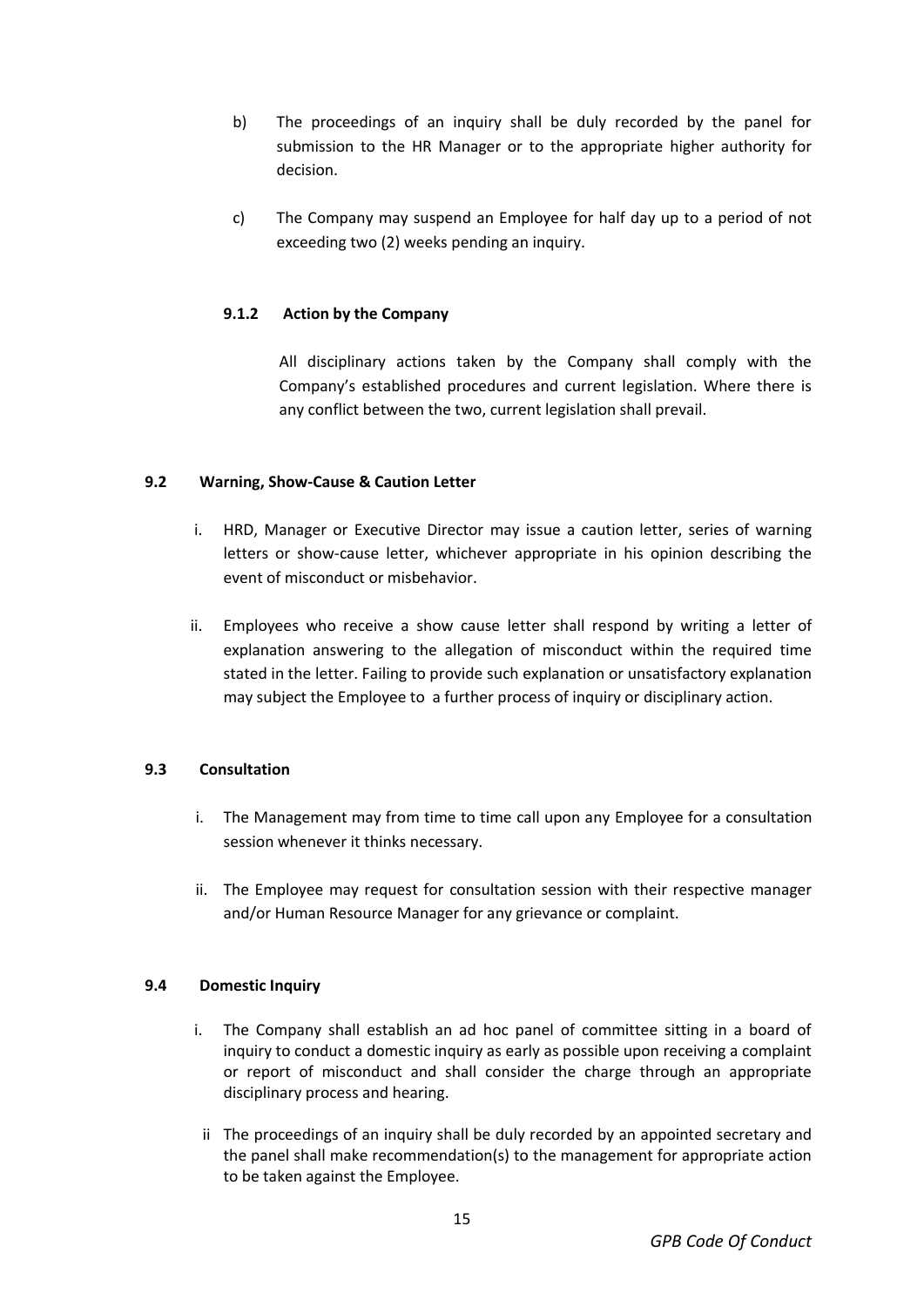- iii. The panel shall not consist of any person who is direct or indirectly related to the event and shall adhere to a principle of natural justice throughout the process by avoiding biased or impartial decision.
- iv. The Company may suspend an Employee on half pay for a period of not exceeding two (2) weeks pending an inquiry.
- v. After the domestic inquiry and the final decision finds the accused not guilty, the suspended wages will be refunded to the accused Employee.

#### **9.5 Composition of Board of Inquiry**

The board shall consist of a Chairman, 2 panel members and a secretary depending on the Employee's level of position/hierarchy as stated in the following:-

#### **i) Hearing for Professional and Managerial Staff**

Chairman – Chief Executive Officer/Manager Members - Two (2) co-opted Managers Secretary - Human Resource Officer

#### **ii) Hearing for supervisory and Executive Staff**

Chairman - Manager Members - Two (2) co-opted Executives/ Officers Secretary - Human Resource Officer

#### **iii) Hearing of Other Staff**

Chairman - Manager Members - Two (2) co-opted Supervisors Secretary - Human Resource Officer

#### **9.6 Right to Appeal**

An Employee who has been imposed on him/her a disciplinary action may appeal on the decision or the punishment within 30 days from the date of the decision/punishment communicated to him/her by writing to the following authority:

| Level                  | <b>Authority</b>                   |
|------------------------|------------------------------------|
| (i) Manager/Executives | Chairman/Board of Director Members |
| (ii) Non-executives    | <b>Executive Directors</b>         |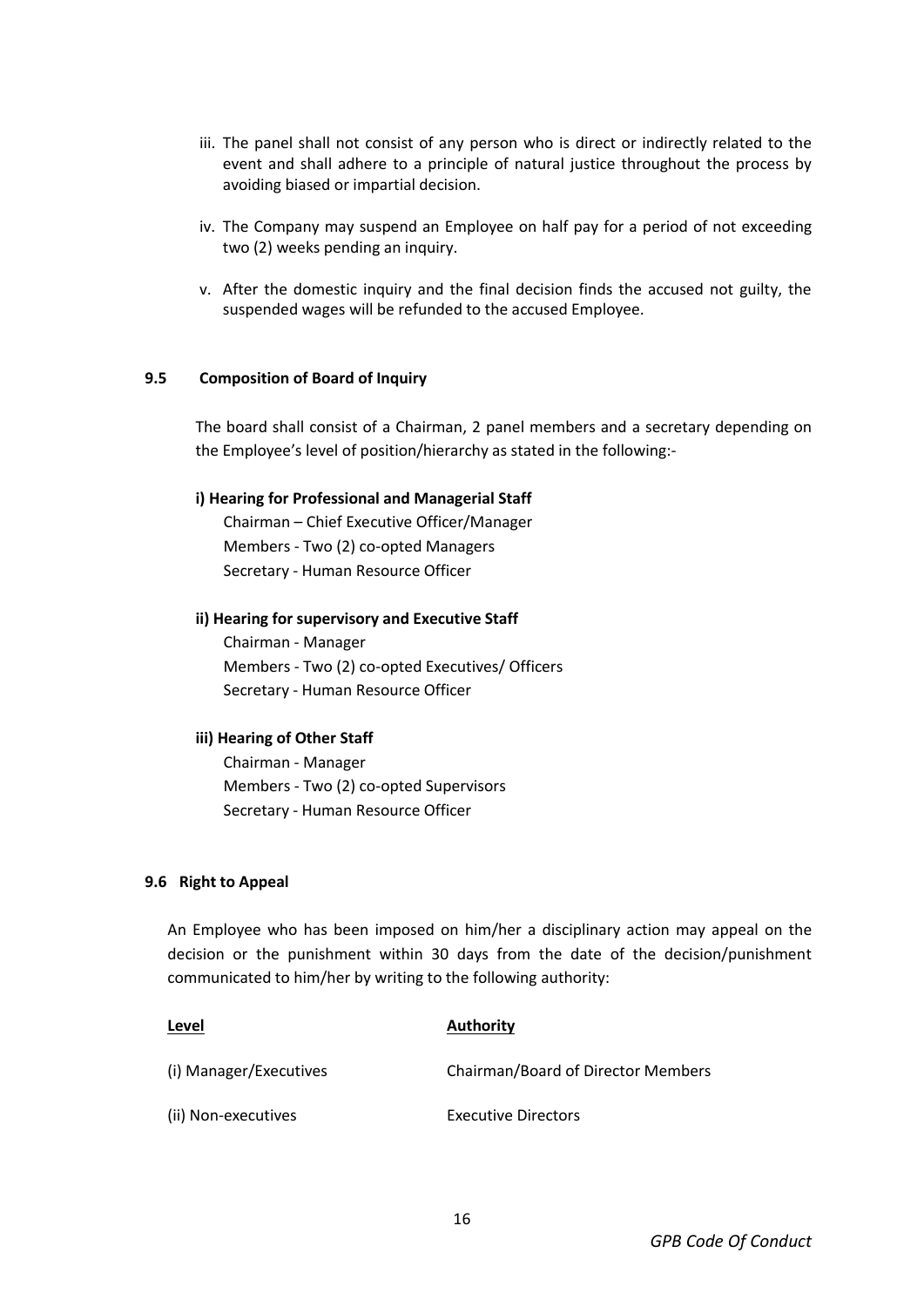### **9.7 Grievance Procedure**

- i. Employees should, whenever possible, try to resolve disputes and minor problems amicably and informally between themselves or together with their immediate supervisors.
- ii. If such informal means do not bring a resolution, the Employees may bring to the HR Manager's attention any grievance or complaint within fourteen (14) days from the date of occurrence of the event causing or giving rise to such grievance or complaint. The filing of formal grievance in writing should be done only if such grievances or complaints cannot be resolved through these informal discussions.
- iii. A member of the HRD shall be assigned by the HR Manager to attend the discussion of such grievances or complaints and offer suggestions for resolution. Due consideration shall be given to all grievances and complaints and the HRD shall make all efforts to resolve them promptly and fairly.
- iv. The HRD may at its discretion and depending on the seriousness of the grievances and complaints, bring the matter to the attention of the Chief Executive Officer of the Company for his consideration.

## **10.0 DISCPLINARY PROCEDURES**

## **i) Minor Offences**

- a) For minor offences, the respective department Managers will issue the Employee under his/her charge, a first and second warnings for offences. If the behaviour continues, the HRD will issue a show-cause letter. All such warning letters and their replies (if any) shall be copied to the Human Resource Department.
- b) If the reply to the show-cause letter is satisfactory, the matter will be closed. Where the reply to the show-cause letter is unsatisfactory or where the show-cause letter has been unheeded, the Human Resource Department will inform the Manager concerned and prepare a charge on the Employee in the appropriate form.
- c) HRD shall inform and suspend the Employee and convene a Board of Inquiry (BOI).
- d) HRD will obtain decision from the management after the management has reviewed the results and recommendations from the BOI and later communicate the decision to the Employee.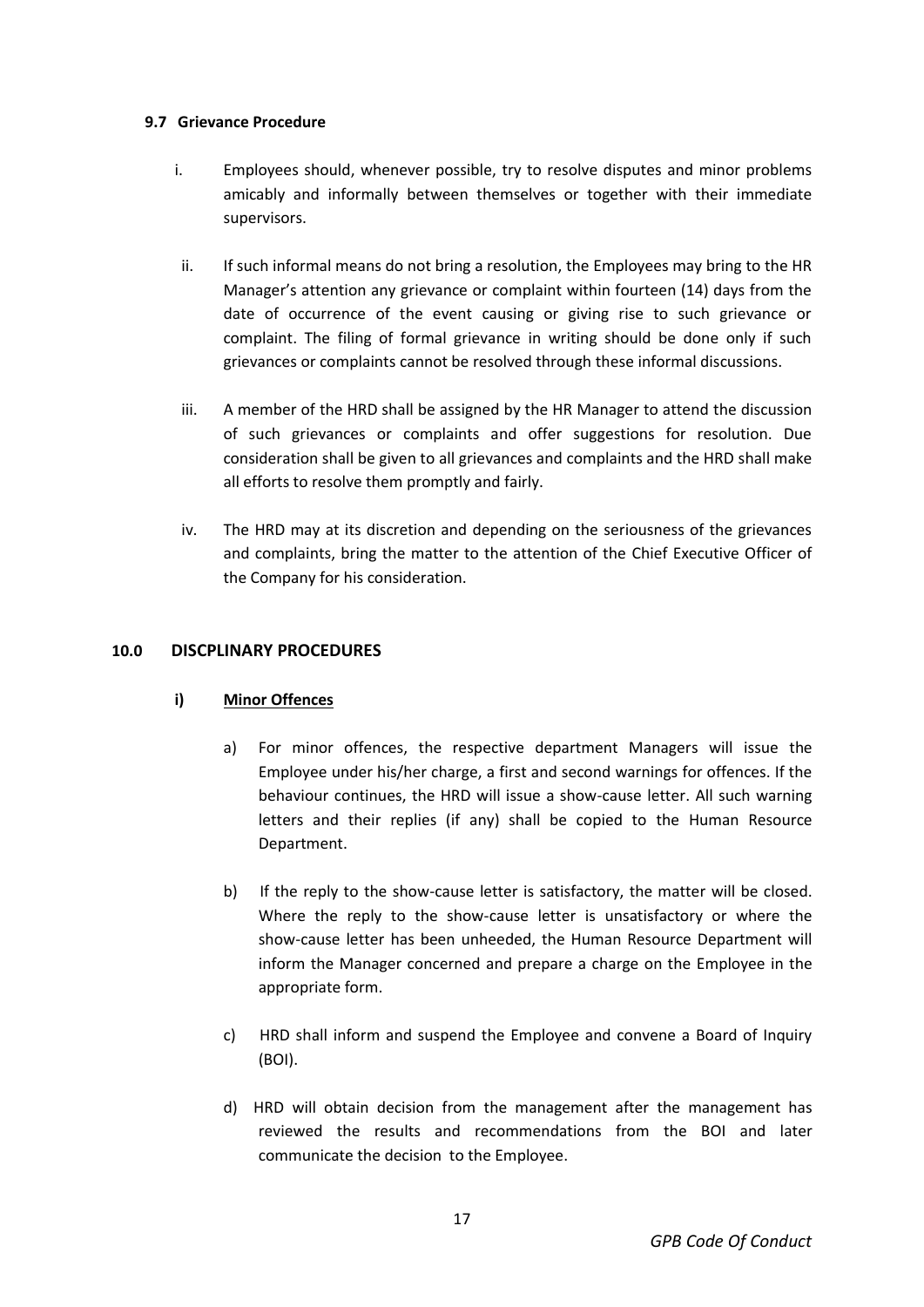## **ii) Major/Serious Offences**

- a) In a serious misconduct, HRD may directly issue a show-cause letter and commence investigation while preparing the charge sheet.
- b) HRD will collect all information from Head of Department on the matter, including written warnings.
- c) HRD then informs the Employee of the charge, suspends the Employee and convenes a Board of Inquiry (BOI) and informs the Employee's Head of Department.

## **\*Refer to the Disciplinary Process flow in Appendix 1 of this Code.**

## **11.0 WHISTLEBLOWERS POLICY**

## **11.1 The Policy and its Purpose**

- i. The Policy protects the whistleblower who lodged a report/complaint, provided the report is made in good faith ("**Whistleblower**"). Anyone engaging in retaliatory conduct against the whistle blowing employee will be subjected to enforcement action under Section 10 (6) of the Whistleblower Protection Act 2010 ("**WPA Act 2010**").
- ii. Any employee who has made report in good faith is protected against adverse employment actions which will affect his/her livelihood (e.g. discharge, demotion, suspension, harassment or other forms of discrimination) for reporting improper conduct.
- iii. An employee or any other party is protected even if the report made proved to be incorrect or unsubstantiated. The revocation of whistleblower protection can only be made in the event the conditions specified under Section 11 (1) of the WPA 2010 are met in the opinion of the Company namely:
	- (a) The Whistleblower himself has participated in the improper conduct disclosed.
	- (b) The Whistleblower wilfully made in his disclosure of improper conduct a material statement which he knew or believed to be false or did not believe to be true.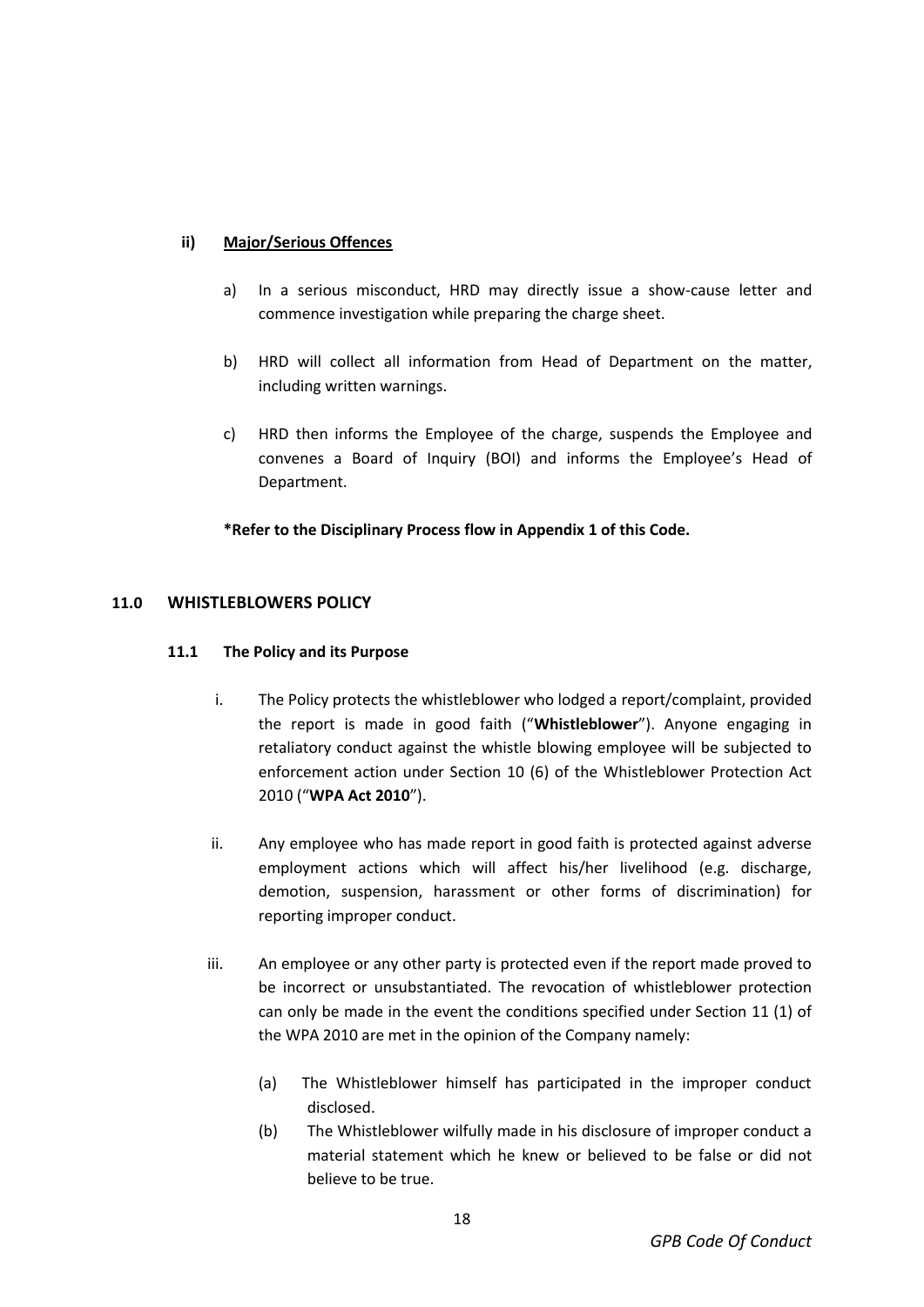- (c) The disclosure of improper conduct is frivolous or vexatious.
- (d) The disclosure of improper conduct principally involves questioning the merits of government policy.
- (e) The disclosure on improper conduct is made solely or substantially with the motive of avoiding dismissal or other disciplinary action.
- (f) The Whistleblower, in the course of making the disclosure or providing further information, commits an offence under the WPA2010.

#### **11.2 Scope**

The Policy applies to the Company and all its subsidiary companies (if any). Employees (including permanent, contract, part time or casual employees), Directors, Shareholders, Consultants, Contractors, outside agencies or any parties with a business relationship with the Company or its subsidiaries (if any) are encouraged to disclose any wrongdoings that may adversely impact the Company.

#### **11.3 Improper Conduct**

The following shall constitute **"Improper Conduct"** under this Policy:

- i. Incidents of fraud, corruption or bribery;
- ii. Conduct or activity which breaches any law or regulatory obligation;
- iii. Breach of Company's policies, practices, procedures or other rules of conduct;
- iv. Improprieties in matters of financial reporting;
- v. Situations which pose danger to the health and safety of any individual, or significant danger to the environment.

(The other Improper Conducts are as provided in **Appendix 2**).

#### **11.4 Confidentiality of the Report**

All reports and identity of the Whistleblower will be treated in a confidential and sensitive manner. A report will only be disclosed to those who are authorised to carry out investigation into matters relating to the report. The identity of the Whistleblower shall always be withheld in these circumstances. The whistleblowers shall be informed where a referral is made.

#### **11.5 Mala Fide Report**

i. If the employee makes a report in good faith, which is not substantiated and confirmed by subsequent investigations, no action will be taken against the employee. In making a report, an employee must exercise due care to ensure the accuracy of the information given.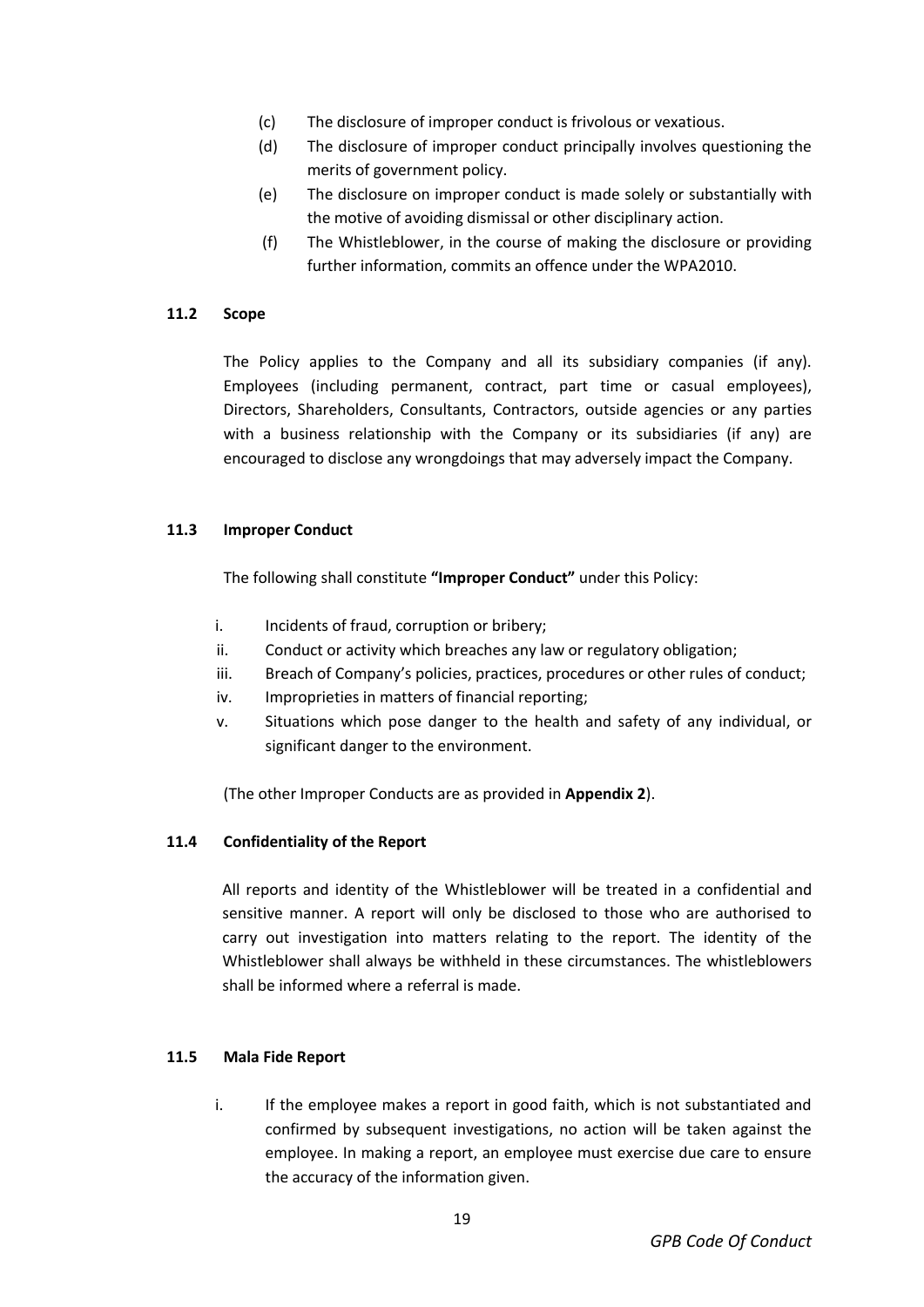ii. If, however, an employee makes mala fide report, disciplinary action may be taken against such employee. The onus is on the organization to prove that the said employee had made a mala fide report.

## **11.6 Disclosure of Report**

- i. All employees are encouraged to make a report directly to any of the following authorized personnel in any format as they please :
	- a) Chief Executive Officer;
	- b) Executive Director;
	- c) Human Resources Manager;
		- (Collectively be known as "**the Committee**").
- ii. The report can be made verbally or in writing including emails, telephone conversations and letters addressed to one of the above personnel disclosing the following information:
	- a)Nature of wrongdoing;
	- b) The date of incidence;
	- c) Time and place of its occurrence;
	- d) The identity of the alleged wrongdoer;
	- e) Particulars of witnesses, if any;
	- f) Particulars or production of documentary evidence, if any.
- iii. The Whistleblower must have first-hand knowledge or information of the facts, i.e. information obtained from third party or 'hearsay' will not be entertained. However, the Whistleblower should not be discouraged from making a report because they are unsure whether there is sufficient evidence to support their allegations.
- iv. Employees who have raised concerns internally will be informed of who is handling the matter, how they can be in contact with them and if there are any further assistances required.

### **11.7 Procedure**

- i. The Committee shall have the authority including but not limited to:
	- a) Determine the legitimacy of the report;
	- b) Direct further action(s); and
	- c) Determine who should conduct the investigation i.e. engage external expertise.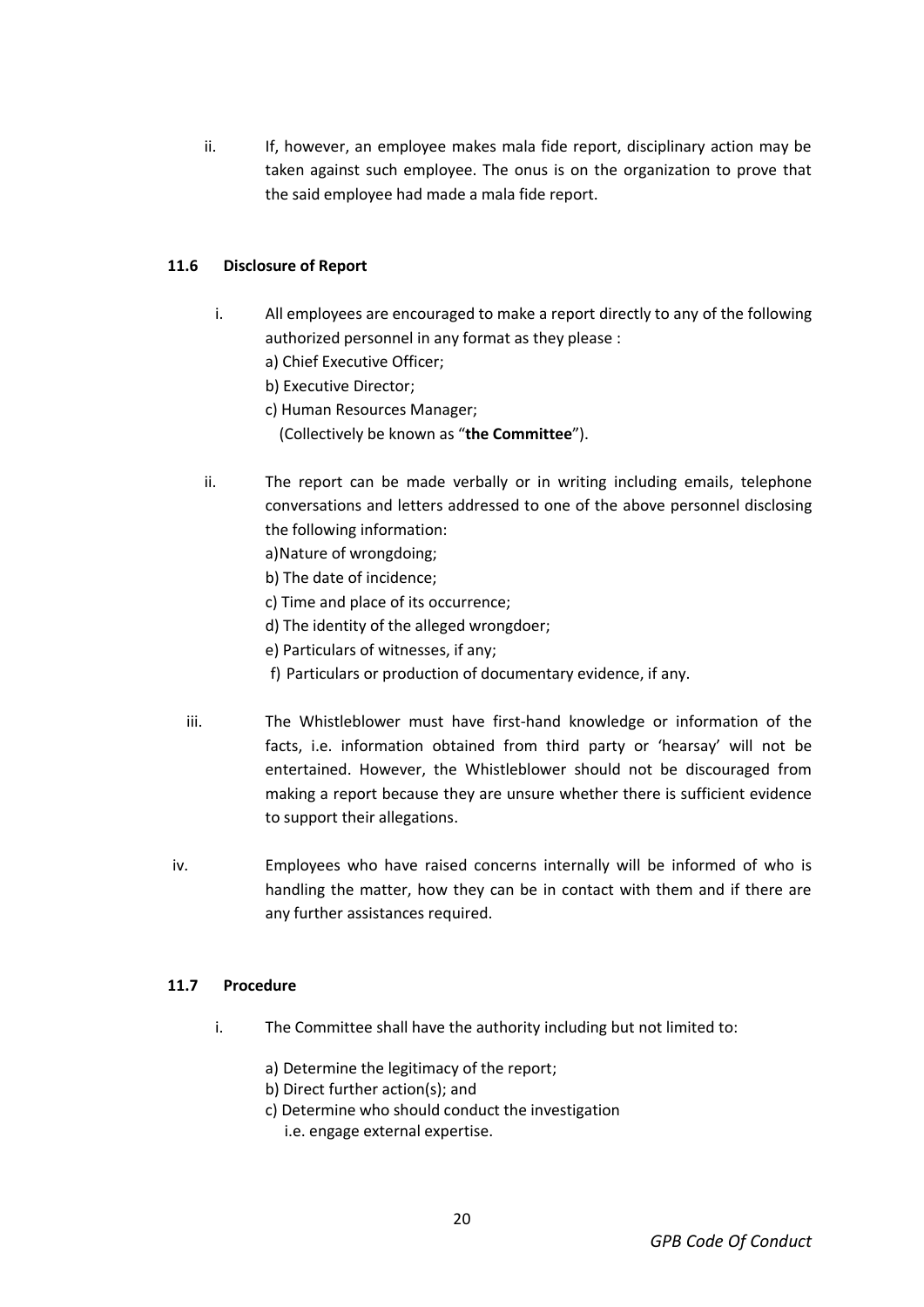- ii. If any of the Committee members is the suspect involved in the improper conduct, such member will be automatically be abstained from performing any activities relating to the report received from the Whistleblower including but not limited to attending meeting or involve in the investigation.
- iii. The assigned investigator must take all reasonable steps to ensure that investigations regarding the report is fair and unbiased.
- iv. The assigned investigator will keep detailed records of all evidence gathered, interviews conducted and all records received which may affect the outcome of the investigation.
- v. The Whistleblower may be asked to provide further clarifications and information from time to time in the course of investigation.
- vi. There may be circumstances where the Employee of the Company may be needed as a witness. Should this be the case, the Company will discuss the matter with the employee at the earliest opportunity.
- vii. In the course of investigation, the Company may need to share information with others on a "need to know" basis.
- viii. Upon conclusion of the investigation, the assigned investigator will present the outcome of the investigation to the Committee.

## **11.8 Post-Report Action**

- i. If the Committee is satisfied with the outcome of the investigation, it will communicate to the management of the Company to proceed with action based on established policy and procedures for the necessary disciplinary action to be taken immediately. Instituting the disciplinary action will be the responsibility of HRD.
- ii. The management of the Company must also take into account recommendations contained in the investigation report to prevent the conduct from continuing or occurring in the future. Actions to be taken may also be directed to remedy any harm or loss arising from the conduct.

## **11.9 Confidentiality and Protection**

i. A Whistleblower must identify himself/herself when submitting any report. Upon making the report in good faith: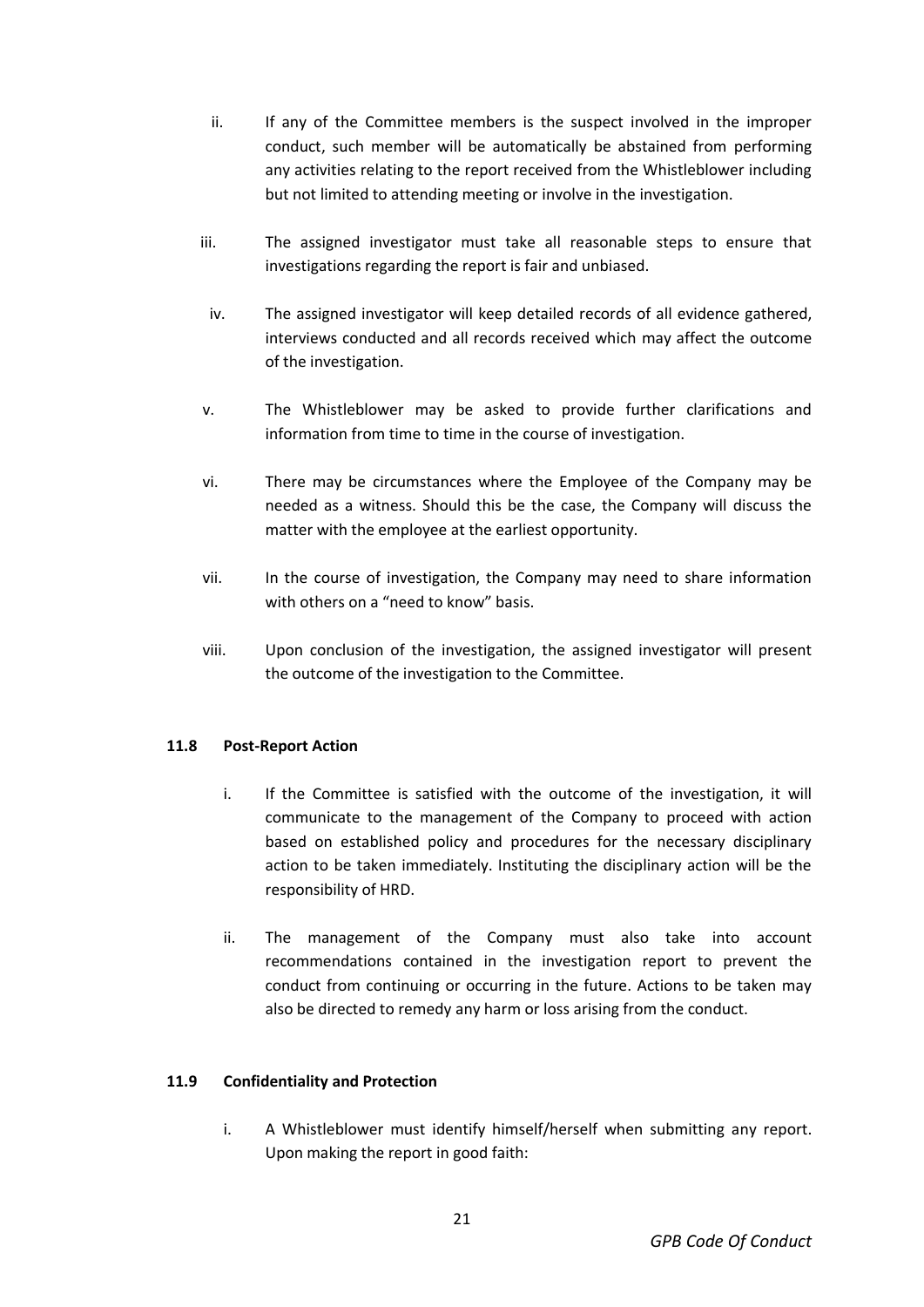- a. The Whistleblower will be protected from any reprisal within the Company or its subsidiaries as a direct consequence of the report. Reprisal in this context means disciplinary measures, demotion, suspension or termination of employment or service;
	- b. The Whistleblower's identity shall be protected i.e kept confidential unless otherwise required by law or for purposes of any proceedings by or against the Company; and
	- c. The identity and personal information of the Whistleblower and the alleged wrongdoer may be revealed to persons involved in the investigations or any other process.

### **11.10 Review of Policy**

This Policy can be modified unilaterally at any time without notice. Modification may be necessary among other reasons, to maintain compliance with law or regulation and/or accommodate organizational changes within the Company. However, no such amendment or modification will be binding on the Employees unless the same is notified to the Employee in writing or electronically.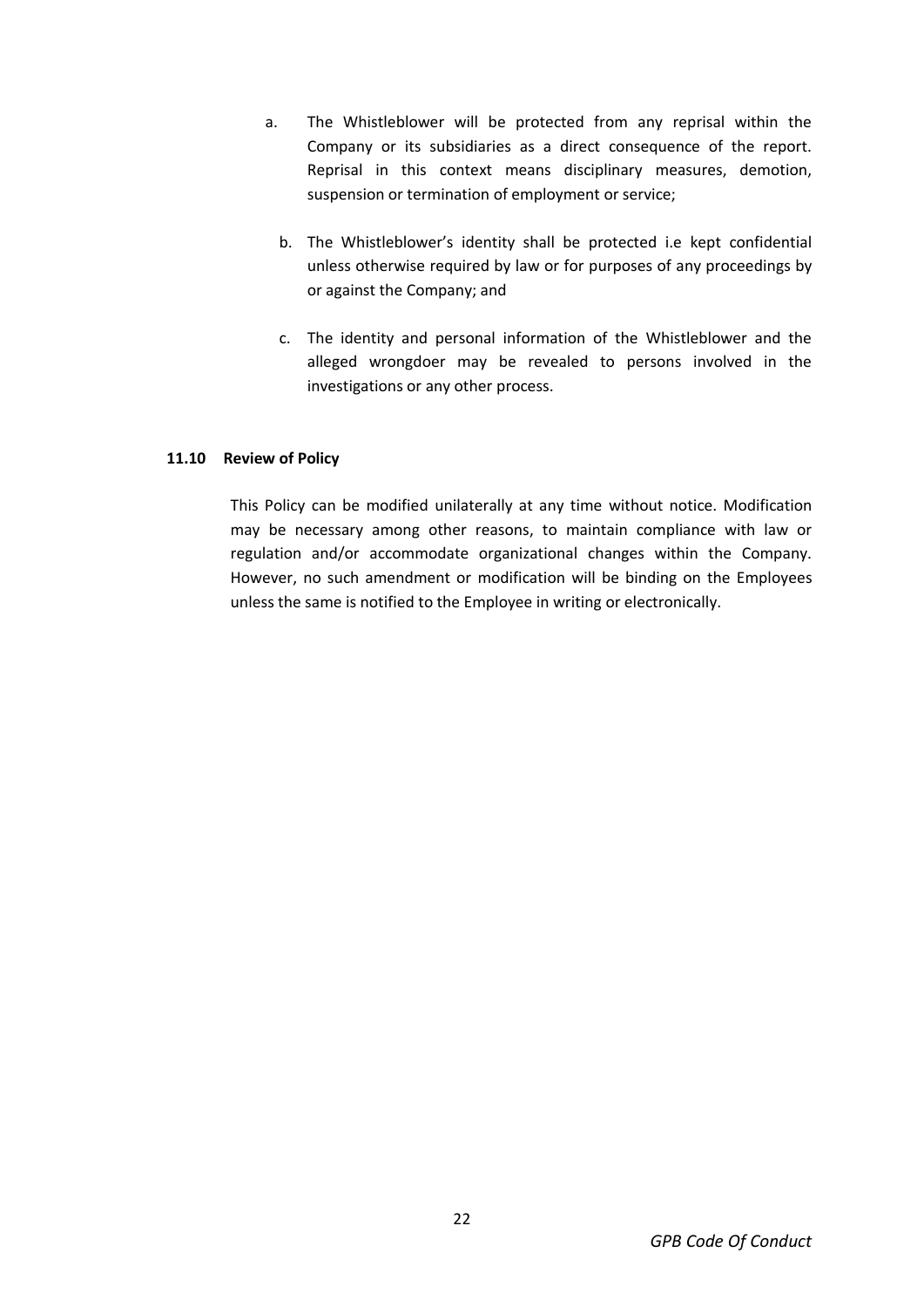#### Appendix 1